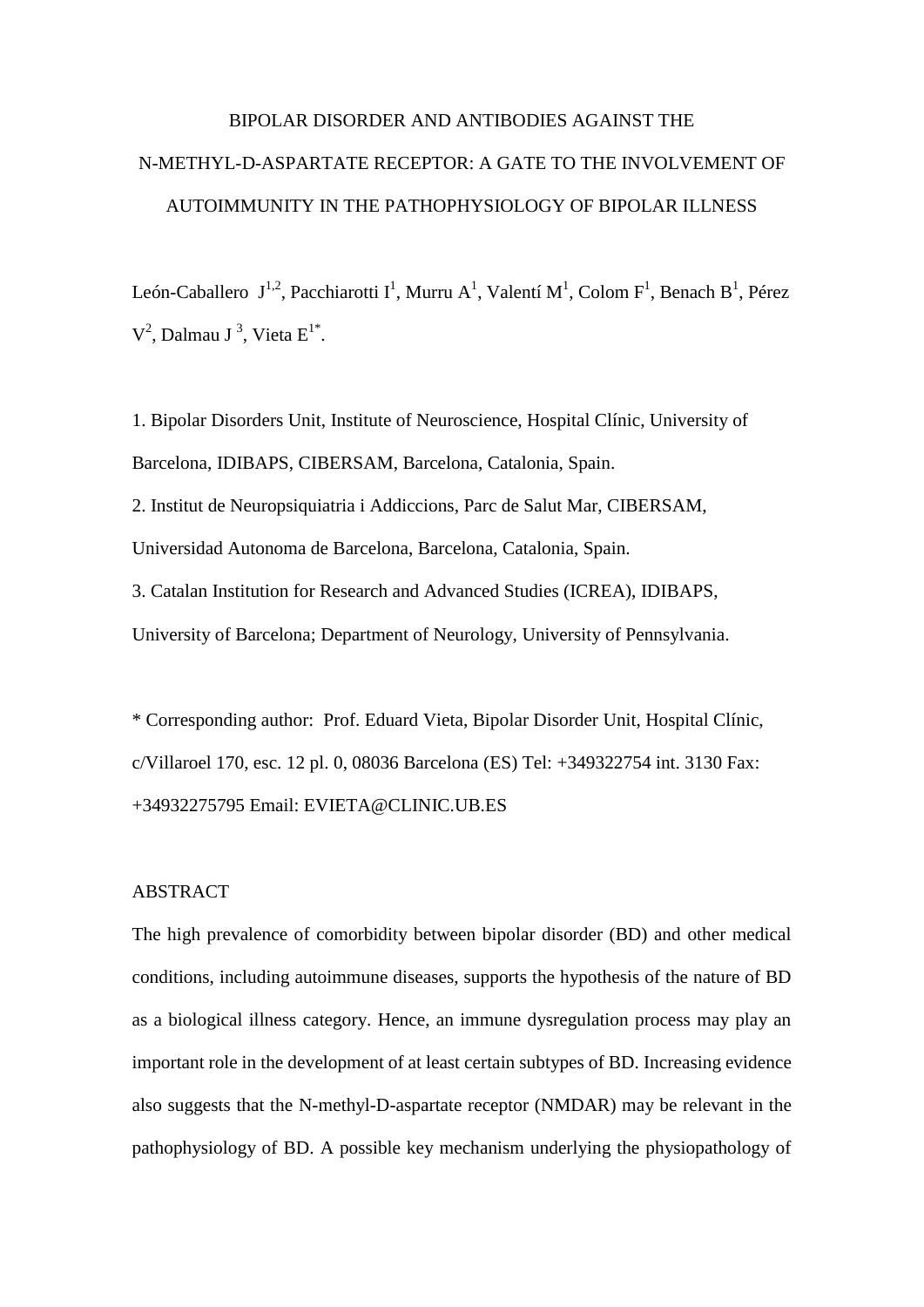certain autoimmune diseases that may present with affective symptoms might be the production of anti-NMDAR auto-antibodies (auto-Abs). The best characterized autoimmune anti-NMDAR disease is the anti-NMDAR encephalitis. It has been found that 4% of these patients present isolated, mostly affective, psychiatric manifestations during their illness. An interesting suggestion emerged from this overview is that the same mechanisms that trigger affective symptoms in patients with increased anti-NMDAR auto-Abs levels could be involved in the physiopathology of at least a subgroup of BD. Future studies are needed to characterize the relationship between anti-NMDAR auto-Abs and BD.

Keywords: Bipolar disorder, N-Methyl-D-Aspartate Receptor, antibodies, encephalitis, autoimmunity, mania, depression,

## Highlights:

- There is a high comorbidity between BD and autoimmune diseases.
- An immune dysregulation may be involved in the development of BD.
- NMDAR dysfunctions may have a relevant role in the pathophysiology of BD.
- Anti-NMDAR auto-Abs may be related with the affective symptoms in autoimmune diseases.
- A subgroup of BD might present increased levels of anti-NMDAR auto-Abs.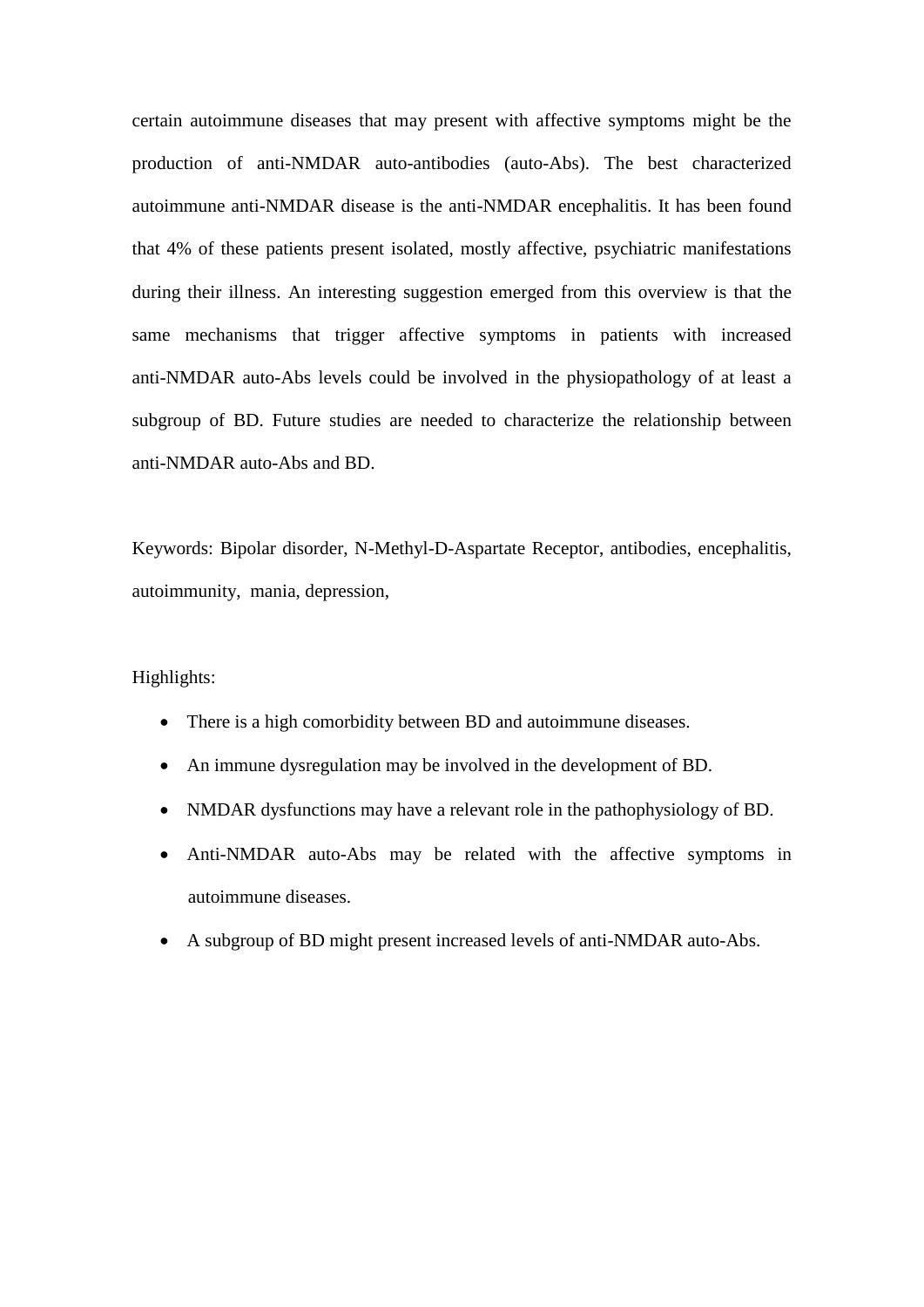#### 1. INTRODUCTION

Bipolar Disorder (BD) is a severe, chronic and recurrent illness, which affects 3% or more of the general population, and characterized by a high morbidity, mortality and significant costs to individuals and society (Catalá-López et al., 2013; Fagiolini et al., 2013; Whiteford et al., 2013)**.** Despite significant advances in our understanding of the underlying neurobiology of BD, effective treatments still represent a demanding clinical challenge (Maletic and Raison, 2014; Vieta et al., 2013). The current clinical management of BD, which is based mainly on a symptom rather than a syndrome approach, has not yet given rise to satisfactory treatments providing a sustained recovery for many patients (Gitlin, 2006; Vieta and Valentí, 2013)**.**

A more complex perspective of the nature of BD as a biological illness category has been recently suggested, based on new evidence derived from genetic, neuroimaging, histological and biochemical studies that bear strong implications in terms of new potential therapeutic targets (Maletic and Raison, 2014). Actually, a high prevalence of comorbidity between BD and other medical conditions, regardless from long-term medication side-effects, has been observed, including metabolic, neurological and autoimmune diseases (Carta et al., 2012; McElroy and Keck, 2014; Rege and Hodgkinson, 2013). Especially, different autoimmune conditions, such as thyroiditis, rheumathoid arthirits and multiple sclerosis are often associated with BD, but the extent to which these comorbidities can underpin a common pathophysiological basis is yet to be ascertained (Benros et al., 2013; Carta et al., 2014; Hamdani et al., 2013). A role for inflammatory mediators and for an immune dysregulation that could be involved in the pathogenesis and progression of the illness has been suggested for several psychiatric disorders (Benros et al., 2014), including BD (Bauer et al., 2014; Berk et al., 2011; Kapczinski et al., 2011).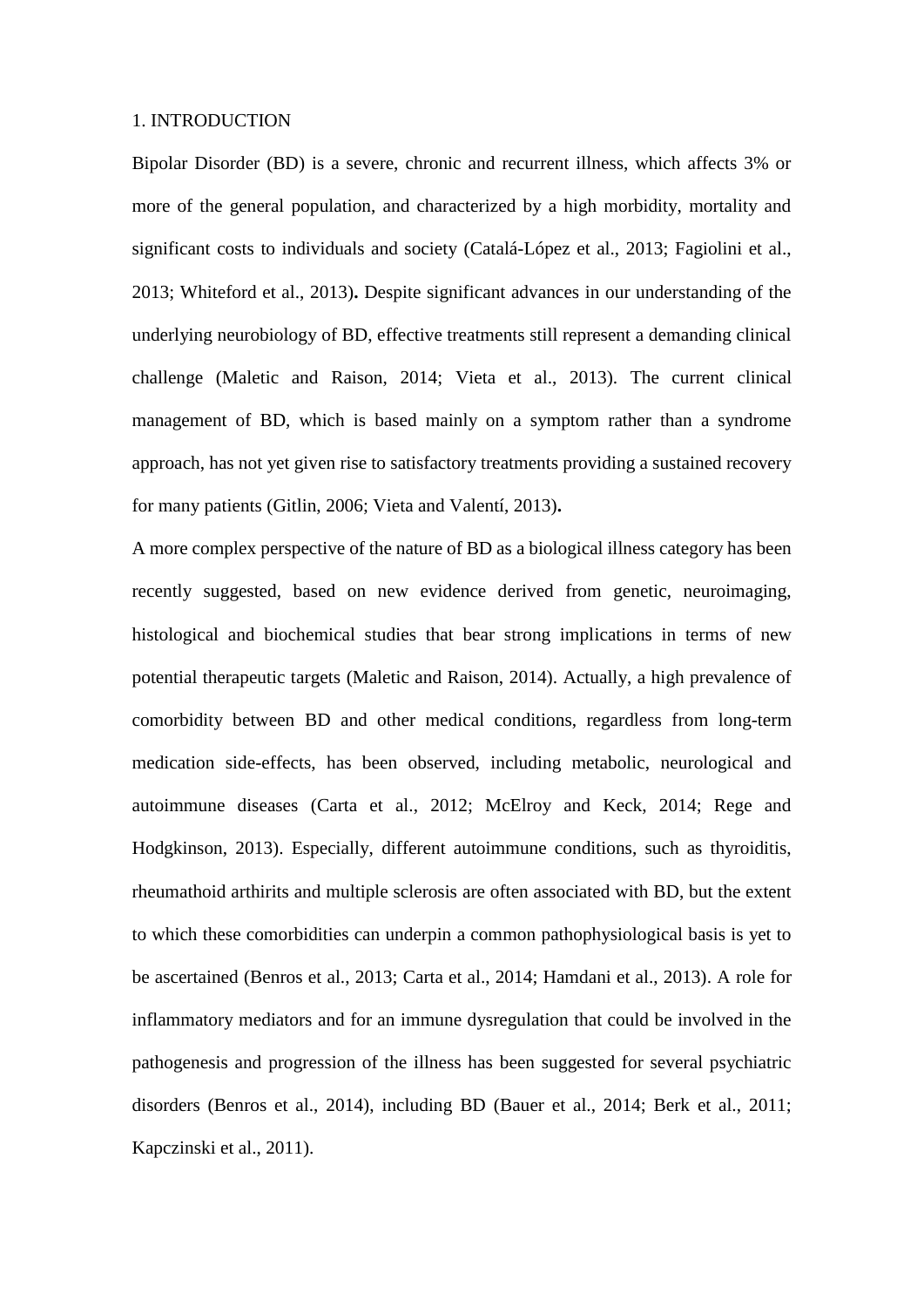Recent studies have focused on the role of glutamatergic (GLU) neurotransmission N-methyl-D-aspartate receptors (NMDAR)-mediated (Rosenthal-Simons et al., 2013). Initially, alterations in GLU neurotransmission were found to be associated with schizophrenia and related disorders (Corlett et al., 2011). Afterwards, the interest in NMDAR-mediated GLU transmission has gradually shifted from psychosis to mood disorders (Rosenthal-Simons et al., 2013). Converging evidence derived from genetic, post-mortem, biochemical and imaging studies points towards a major role of GLU and NMDAR dysregulation in the etiopathogenesis of BD (Maletic and Raison, 2014) both during mania and depression (Diazgranados et al., 2010; Zarate et al., 2010). It has been found that BD is characterized by altered levels of GLU, abnormalities in the NMDAR gene expression, concentration and function (Ghasemi et al., 2014). Moreover, it is well known the efficacy of many drugs commonly used in different phases of BD which act as NMDAR modulators, such as lithium, lamotrigine and some atypical antipsychotics (Ramadan et al., 2012; Sourial-Bassillious et al., 2009; Tarazi et al., 2003). Finally, recent evidence has focused on the positive effect of the NMDAR antagonist ketamine for the treatment of resistant bipolar depression (Diazgranados et al., 2010; Zarate et al., 2012). An autoimmune process involving the NMDAR has been recently outlined as a possible biological correlate of the pathopsysiology of BD in a cohort of 60 manic patients, which presented elevated levels of auto-Abs against the NR2 subunit of the NMDAR (Dickerson et al., 2012). A support for this hypothesis comes from findings on patients suffering from the recent-discovered anti-NMDAR encephalitis. This disease was first described in 2005 (Vitaliani et al., 2005) and is characterized by an encephalitis caused by the presence of auto-Abs against the NR1 subunit of the NMDAR (Dalmau et al., 2008). Usually, most of patients affected by the anti-NMDAR encephalitis have psychiatric manifestations at onset, with predominance of affective symptoms. A study conducted on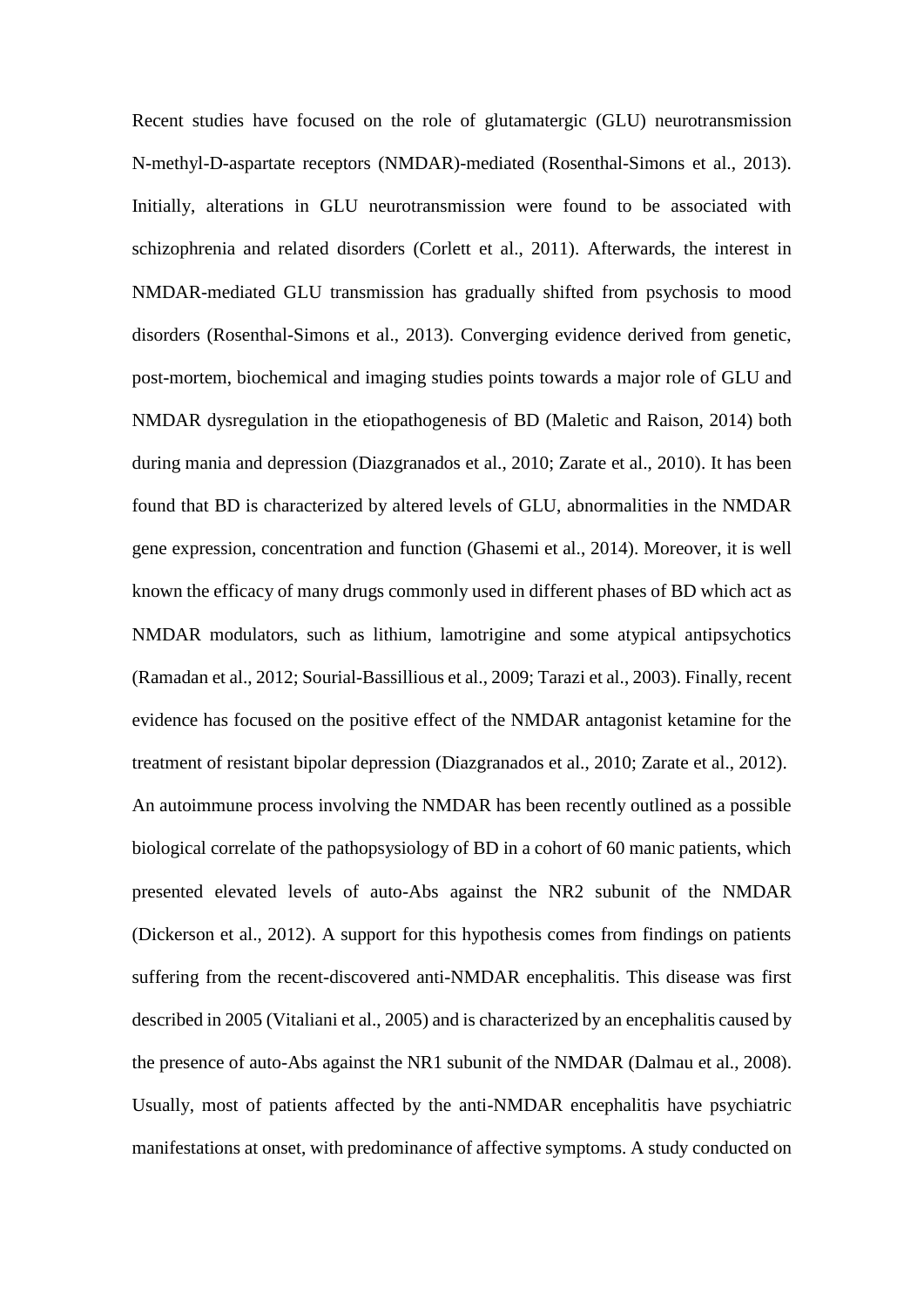a cohort of 571 patients with anti-NMDAR encephalitis revealed that 4% of these patients developed isolated psychiatric episodes, mostly mood disorders (Kayser et al., 2013). The nature and extent of the possible relationship between NMDAR encephalitis, anti-NMDAR auto-Abs and BD is yet to be ascertained.

The aim of this critical overview is to discuss the relevance of NMDAR in the pathophysiology of BD, and the possible evidence of an autoimmune response in some bipolar patients involving the NMDAR. Also, we aim at reviewing the available data regarding the anti-NMDAR encephalitis, given its frequent clinical presentation with mood symptoms. Finally, we discuss the potential clinical and therapeutic implications of our findings.

# 2. THE ROLE OF NMDA RECEPTORS IN BIPOLAR DISORDER

Increasing evidence suggests that the NMDAR represents a possible target for the neurobiology and treatment of BD (Fountoulakis, 2012; Ghasemi et al., 2014).

The amino acid glutamate is the most abundant excitatory neurotransmitter in the brain and the ionotropic NMDAR is one of the major classes of its receptors. Once activated, NMDAR mediate excitatory neurotransmission through the ion channel, mostly Ca<sup>++</sup>-mediated (Li and Tsien, 2009; Stephenson et al., 2008). The NMDAR is a heterotetrameric structure which include at least one obligatory subunit, NR1, and different combinations of NR2 (NR2, subtypes A-D) or NR3 (NR3, subtypes A-B) subunits, with multiple binding sites for glutamate, polyamine,  $Mg^{++}$  and glycine (Traynelis et al., 2010) (**Fig. 1**). The activation of the NMDAR requires the concomitant depolarization of the membrane with simultaneous binding of the amino acid glycine to NR1 or NR3 subunits and of the glutamate to NR2 subunit, resulting in the opening of the channel, leading to cation (primarly  $Ca^{++}$ ) influx into the cell (Furukawa et al., 2005). The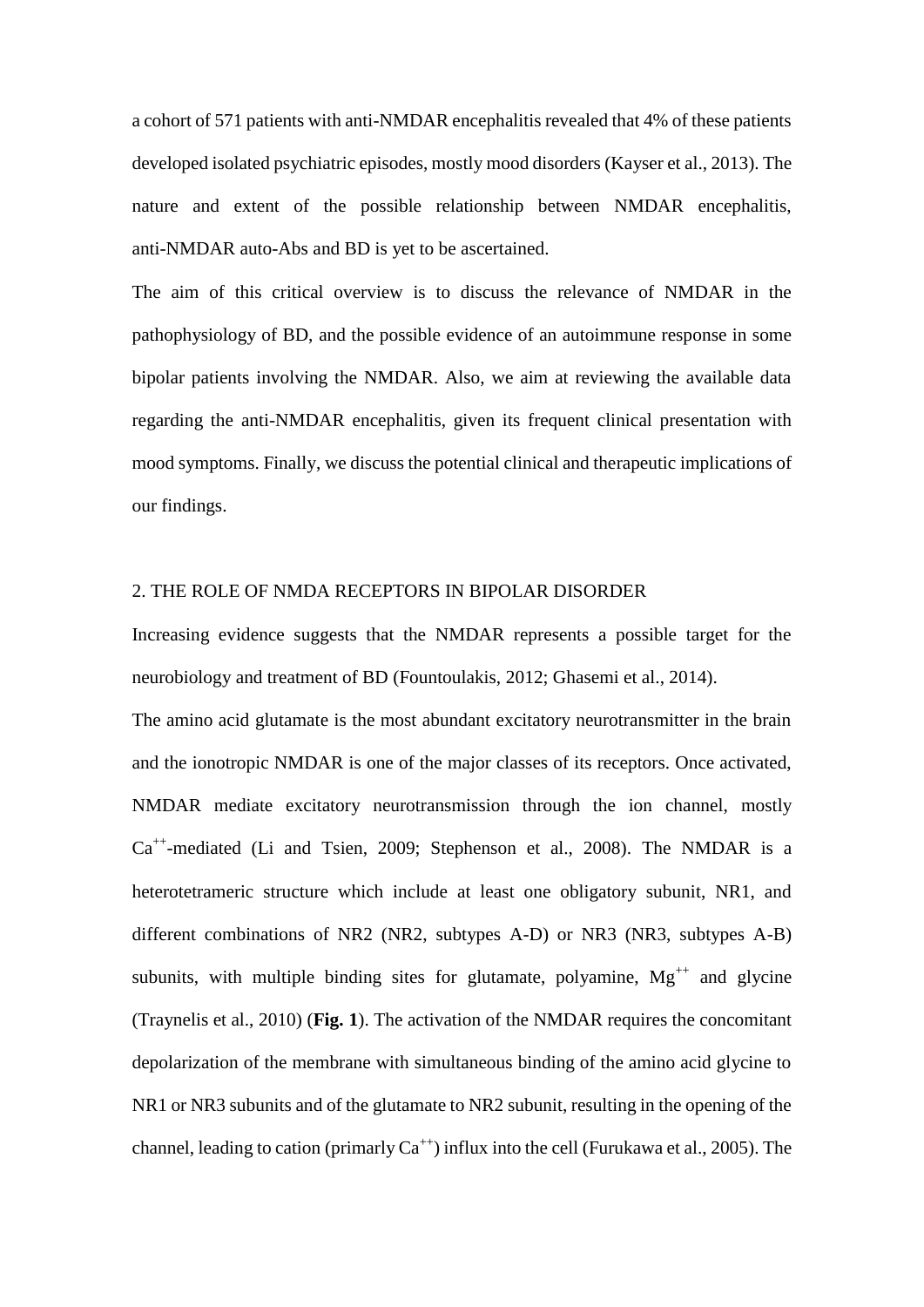activation of the NMDAR starts the signal transduction cascade, which includes the activation of different protein kinases (PK) as PKC, PKA and extracellular signal-regulated protein kinase (ERK) (among other signaling proteins) (Traynelis et al., 2010). The NMDAR activation is involved in the excitatory neurotransmission and it plays a key role in the synaptic plasticity and hippocampal long-term potentiation, which regulates brain processes such as learning and memory (Anwyl, 1999; Li and Tsien, 2009; Stephenson et al., 2008). An excess of glutamate and a subsequent overstimulation of NMDAR is supposed to be one of the most important mediators of excitotoxicity and neuronal death processes through an excessive  $Ca^{++}$  influx (Ghasemi et al., 2014; Kalia et al., 2008). In this line, it has been recently hypothesized that chronic stress could induce the NMDAR overstimulation causing an excessive calcium influx and leading to downregulation of the brain-derived neurotrophic factor (BDNF) as a result of the neurotoxic effect of calcium dysregulation (Vásquez et al., 2014).

An association between NMDAR alterations and BD has been reported in early studies which found higher glycine levels in the erythrocytes of BD patients compared to healthy subjects (Rosenblatt et al., 1979)**.** Subsequent research has shown conflicting results, with some studies replicating the increased levels of glycine and glutamate in BD patients (Altamura et al., 1993; Hoekstra et al., 2006), while others reporting decreased levels of glutamate in plasma or cerebrospinal fluid (CSF) of BD subjects (Frye et al., 2007a; Palomino et al., 2007). Further studies using proton magnetic resonance spectroscopy revealed increased levels of glutamate in frontal cortex, basal ganglia, thalamic gray matter and anterior cingulate-medial prefrontal cortex in patients with BD (Castillo et al., 2000; Dager et al., 2004; Frye et al., 2007b). These results have been partially replicated in postmortem studies, with increased levels of glutamate found in the frontal cortex of BD patients (Hashimoto et al., 2007). Neuropathological studies also suggest a reduced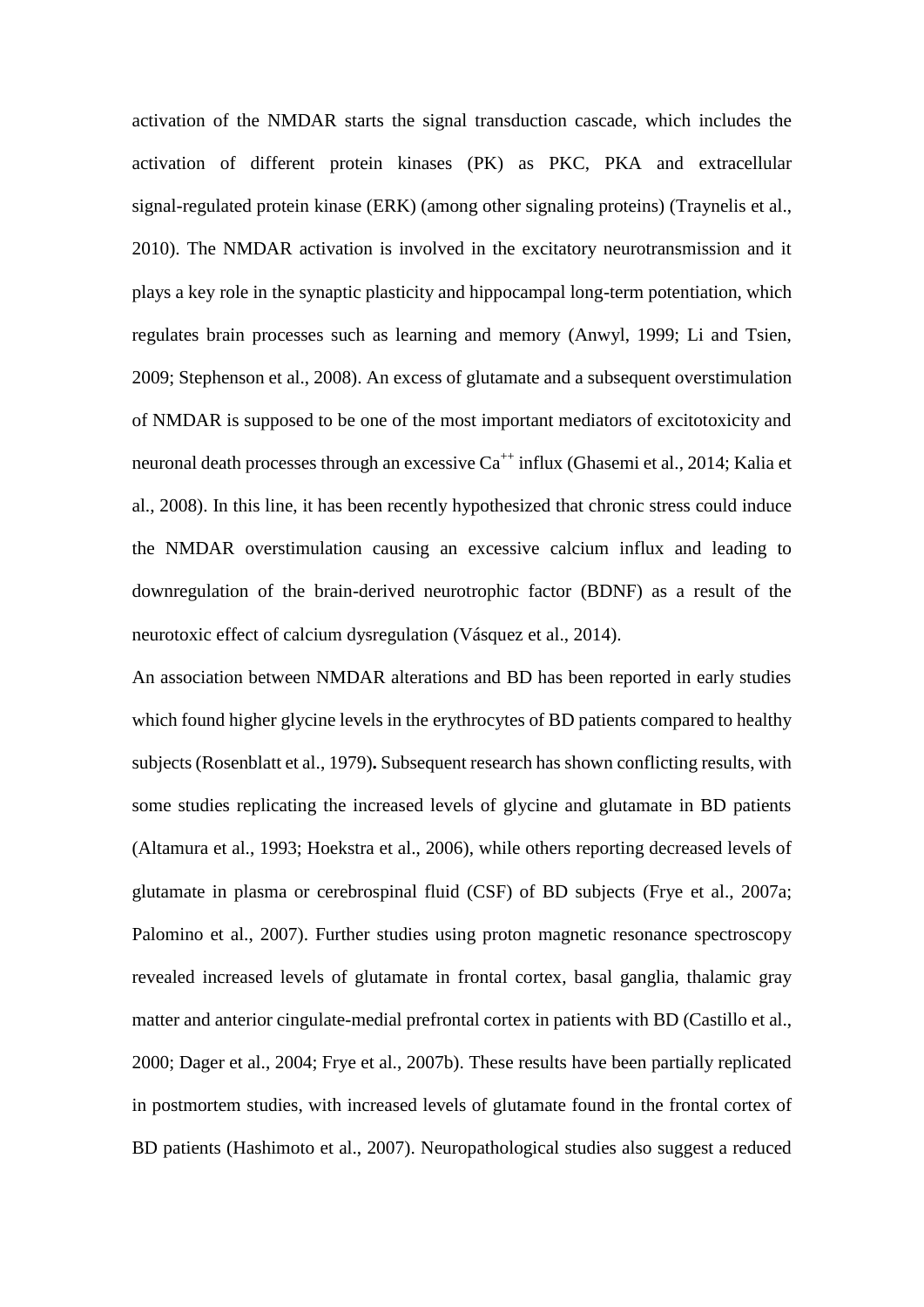NMDAR-mediated glutamatergic activity in BD patients, specifically slower NMDAR kinetics due to lower contribution of NR2A subunits (Fountoulakis, 2012). Postmortem studies assessing the distribution of NMDAR subunits in BD patients reported conflicting results regarding their expression in different cortical areas and hippocampus (Beneyto et al., 2007; Fountoulakis, 2012; Toro and Deakin, 2005).

Another source of data comes from studies on glutathione. Glutathione is not only an antioxidant but may also act through non-redox mechanisms, either by acting as a reserve pool of glutamate (Koga et al., 2011) or through allosteric control of the NMDAR (Varga et al., 1997). Rosa et al. (2014) recently reported that glutathione levels are lower and more oxidized in bipolar patients as compared to healthy controls.

Finally, some preliminary genetic studies suggested a relationship between genes encoding the NMDAR 1, 2A and 2B subunits and BD, leading to a reduced glutamatergic transmission in these patients (Avramopoulos et al., 2007; Itokawa et al., 2003; Mundo et al., 2003). Nevertheless, such studies are sparse and have not been replicated, highlighting the need for further investigation (Fountoulakis, 2012; Ghasemi et al., 2014).

# **2.1. NMDA Receptor in Mania**

As abovementioned, the activation of the NMDAR starts a signal transduction cascade, which includes the activation of several PK, such as PKC, PKA and ERK among other signaling proteins. Considerable biochemical evidence suggests that the PKC signaling cascade may be a key point for the pathophysiology of manic symptoms (Arnsten and Manji, 2008; Hahn and Friedman, 1999; Turecki et al., 1998; Wang and Friedman, 1996). In preclinical studies, mice treated chronically with a well-known pro-manic drug (amphetamine) presented significantly increased membrane PKC activity in the frontal cortex (Szabo et al., 2009). This finding has been replicated in post-mortem studies in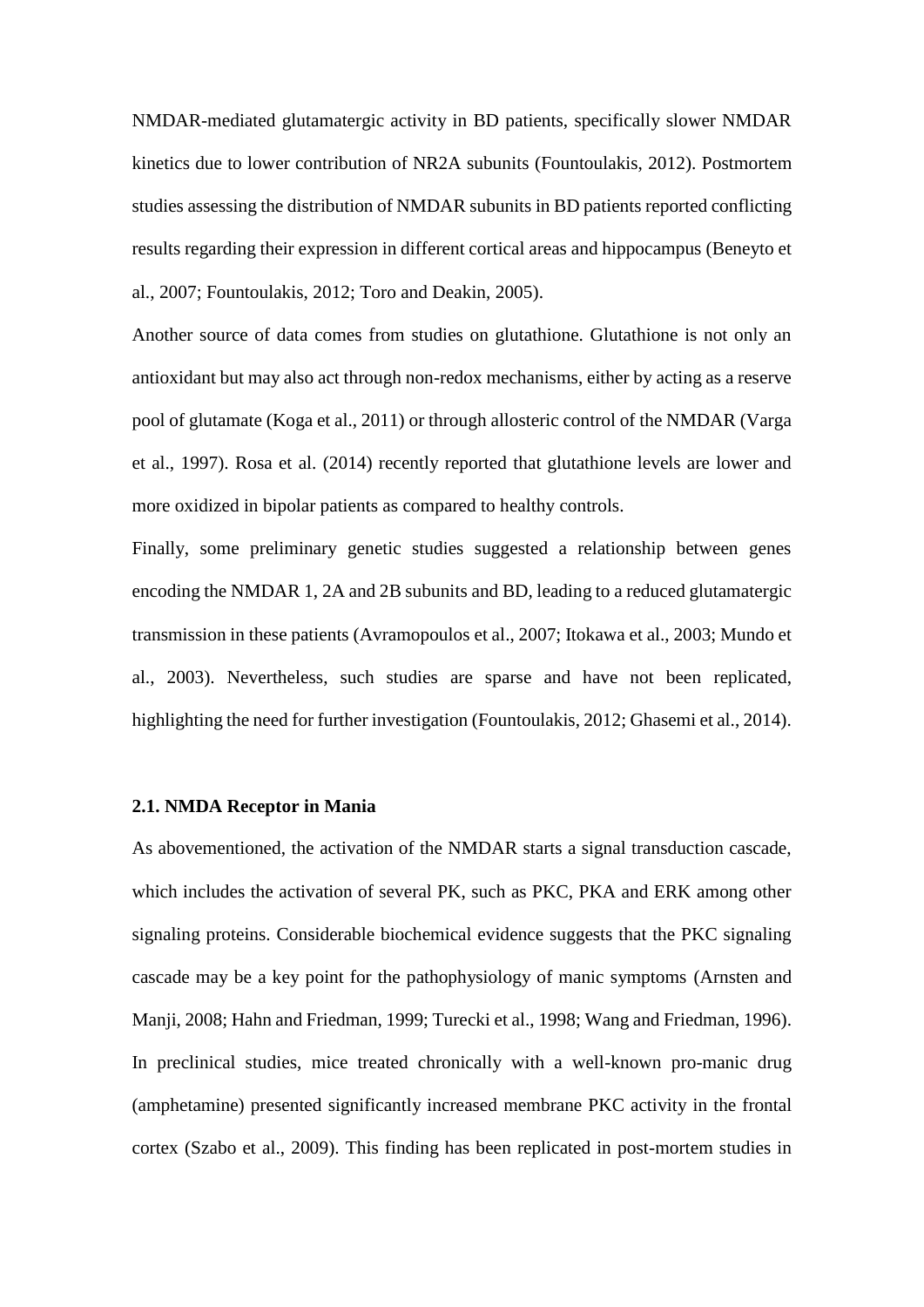both brain tissue and peripheral cells of BD patients (Arnsten and Manji, 2008). Similarly, an enhanced PKC-mediated phosphorylation of NMDAR NR1 subunit was found in the prefrontal cortex of sleep-deprived mice -a behavioral model of mania- as well as in those treated with the antidepressant imipramine. These results were in striking contrast to the lithium-treated mice, in which this process was significantly reduced (Szabo et al., 2009). In a manic-like sleep deprivation animal model a decrease of the expression of NR2B subunit of the NMDAR was also found, as well as a reduced activation of ERK (Park et al., 2012).

Further evidence supporting the role of the NMDAR in the etiopathogenesis of mania comes from studies on the effect of "anti-manic" agents extensively used for the treatment of BD. Lithium-mediated inhibition of glutamatergic neurotransmission has been suggested as a possible mechanism of action of this drug (Basselin et al., 2006; Calabrese and Halpain, 2014). Moreover, lithium is able to attenuate the influx of intracellular calcium secondary to NMDAR activation (Sourial-Bassillious et al., 2009). As abovementioned, another supposed mechanism of lithium in modulating the NMDAR is the reduction of PKC activity (Szabo et al., 2009). Despite being structurally different from lithium, valproic acid, another drug commonly used for the treatment of the manic phase of BD, may act by regulating the NMDAR in manic-like animal model (sleep deprivated) by restoring the correct expression of NR2B subunit of NMDAR and the correct activation of ERK, both significantly reduced in sleep deprivate mice (Park et al., 2012).

# **2.2. NMDA Receptor in Depression**

More robust evidence supports the role of NMDAR as a novel target to investigate and treat unipolar and bipolar depression (Vásquez et al., 2014). The strategy of using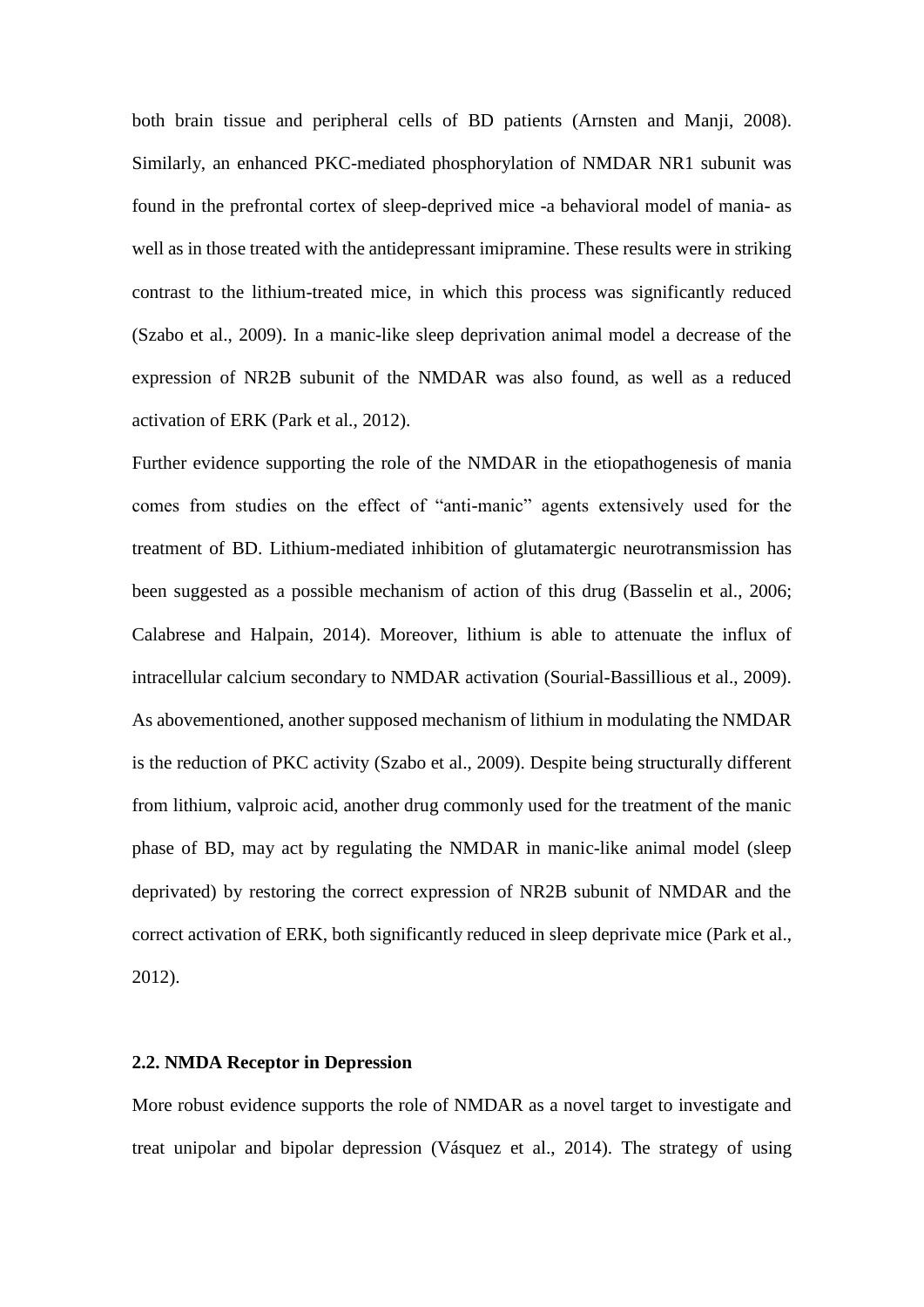NMDAR modulators as antidepressants, specifically the anesthetic ketamine, has taken strength in the past years. Intravenous single ketamine infusion exerts rapid and sustained (1 to 2 weeks) antidepressant effects in both preclinical and clinical studies in patients with treatment-resistant major depressive disorder (MDD) (Aan Het Rot et al., 2012; Berman et al., 2000; Duman et al., 2012; Murrough et al., 2013; Zarate et al., 2006a). Similarly, recent studies have assessed the efficacy of ketamine in resistant bipolar depression with findings similar to those obtained in MDD (Diazgranados et al., 2010; Rybakowski et al., 2013; Zarate et al., 2012). Moreover, ketamine shows a rapid (within 40 min.) antisuicidal effect in bipolar depressed patients, an effect lasting for 3 days after drug infusion (Zarate et al., 2012).

The mechanisms underlying ketamine's antidepressant effect were addressed in preclinical studies. The blocking of NMDAR produced by ketamine would enhance the α-amino-3-hydroxy-5-methyl-4-isoxazole-propionic acid (AMPAR) receptor efficiency (Zarate and Manji, 2008). In this sense, ketamine might exert rapid antidepressant effects by enhancing AMPAR relative to NMDAR throughput in critical neuronal circuits (Maeng et al., 2008). Another recent supposed mechanism of ketamine is the inhibition of  $Ca^{++}$  influx with a consequent up-regulation and increased synthesis of BDNF (Monteggia et al., 2013; Vásquez et al., 2014).

Other NMDAR channel modulators also showed a rapid onset combined with lasting antidepressant effects. Recently, amidated tetrapeptide (threonine–proline– proline–threonine) GLYX-13, a partial agonist of NMDAR at glycine binding site (Moskal et al., 2005), was found to have similar antidepressant effects as ketamine, without the motor and dissociative side effects (Moskal et al., 2014). Also the AZD6765 (lanicemine), another NMDAR antagonist, was found to act as a rapid antidepressant at a single dose in MDD, also with the absence of dissociative effects (Sanacora et al., 2014;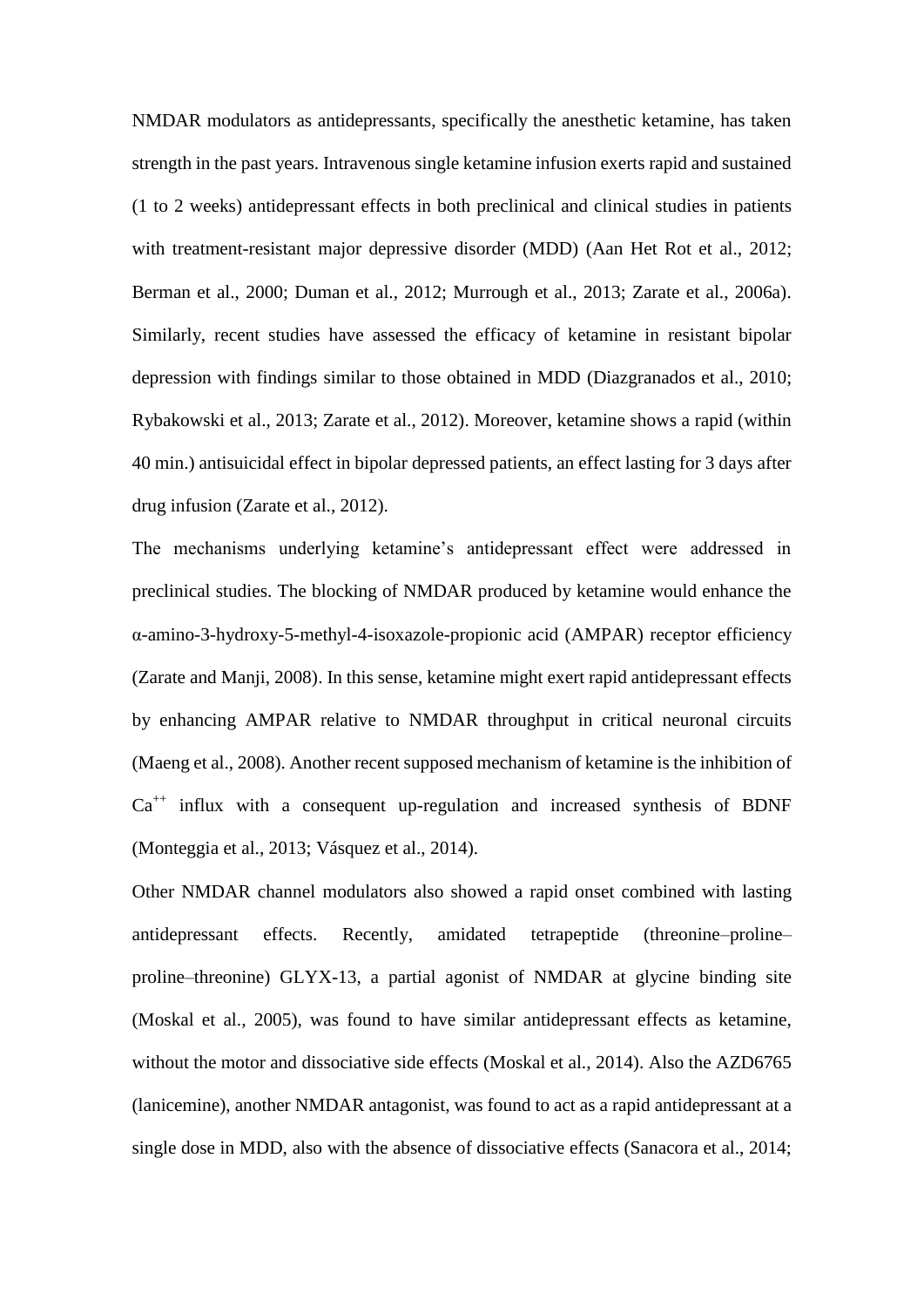Zarate et al., 2013). However, this drug's development has been recently discontinued due to negative phase III data. Memantine, a low-affinity, non-competitive, open-channel NMDAR antagonist, has shown conflicting results both in unipolar (Teng and Demetrio, 2006; Zarate et al., 2006b) and bipolar resistant depression (Anand et al., 2012; Koukopoulos et al., 2012, 2010). Finally, it has been found that also the agonism of NMDAR may promote antidepressant effects. Sarcosine, an NMDAR co-agonist at the glycine binding site (Zhang et al., 2009), showed an antidepressant effect in both rats and patients with depression (Huang et al., 2013). Among mood stabilizers with antidepressants properties, lamotrigine has been found to inhibit NMDAR-mediated signalling involving the arachidonic acid cascade, generally up-regulated in the post-mortem BD brain (Ramadan et al., 2012).

Globally, the available evidence supports the hyphothesis that NMDAR may play an important role in the pathophysiology of BD. However, available studies present important limitations and many questions remain still unaddressed. Future research is necessary to elucidate the mechanisms underlying BD and its possible relation to NMDAR dysfunction, and to explore possible NMDAR-targeted novel therapeutic agents.

# 3. AUTOIMMUNITY, BIPOLAR DISORDER AND NMDA RECEPTOR

Increasing evidence suggests that an immune dysregulation may play some role in the development and neuroprogression of BD (Rege and Hodgkinson, 2013).

In particular, available data support a relationship between autoimmunity and BD. Sidhom et al. (2012) have found that BD patients have significantly more auto-Ab compared to other psychiatric patients and to healthy controls. A large cohort study reported that non-specific autoimmune processes could precede the onset of BD (Eaton et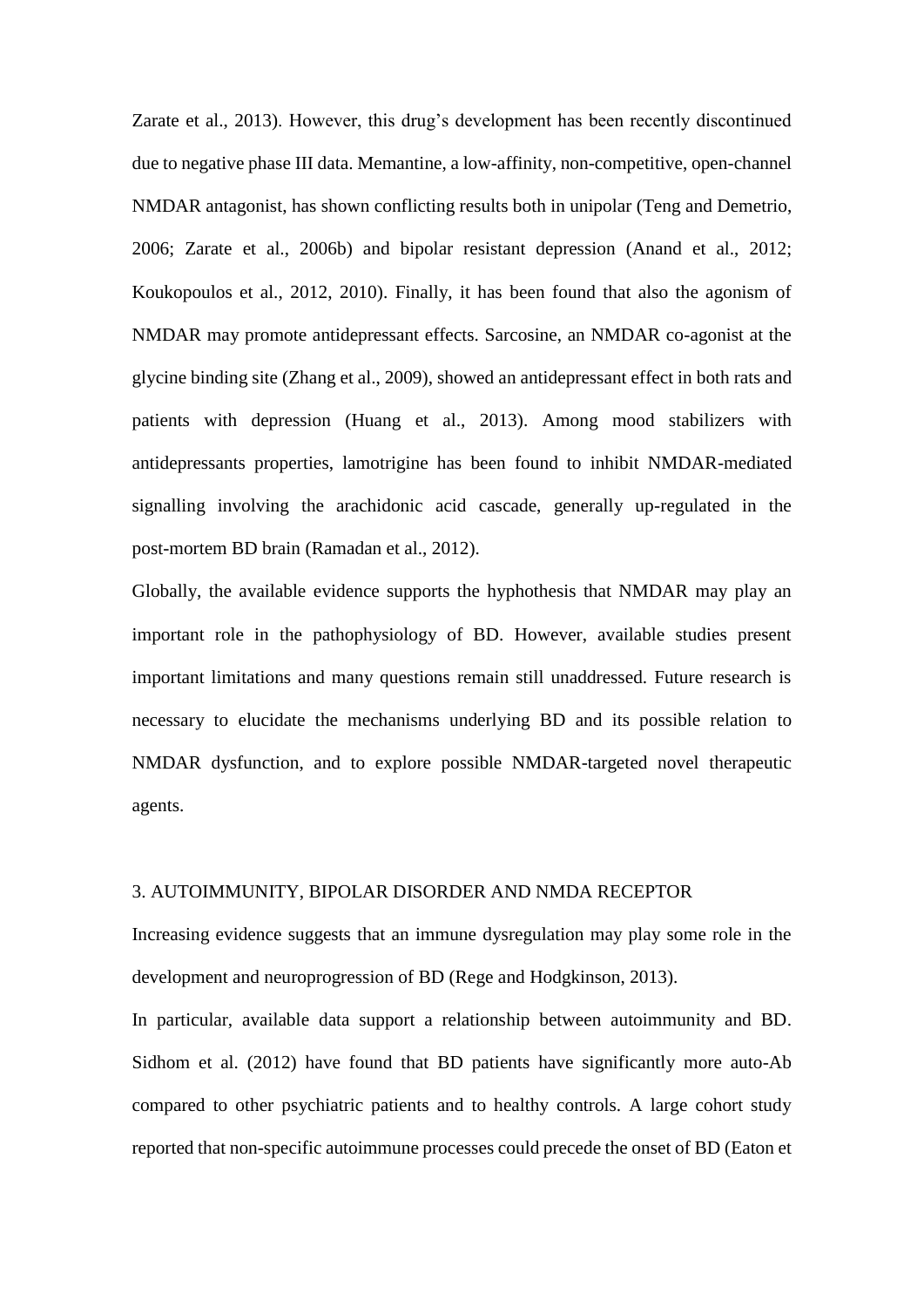al., 2010). Furthermore, it is quite known that certain autoimmune diseases, such as the neuropsychiatric systemic lupus erythematosus (NPSLE), Hashimoto's Thyroiditis and Multiple Sclerosis (MS) are often associated with symptoms of mania and depression (Carta et al., 2014; Rege and Hodgkinson, 2013). For example, among neuropsychiatric symptoms of NPSLE, mood disturbances are highly prevalent (69-74%) (Popescu and Kao, 2011). Similarly, several reports indicate that Hashimoto's autoimmune thyroiditis may presents with affective symptoms and cognitive dysfunctions (Bocchetta et al., 2007; Canelo-Aybar et al., 2010; Liu et al., 2011; Müssig et al., 2005).

Regarding the pathophysiology of some of these disorders, growing evidence suggests an involvement of the glutamate pathway (Rege and Hodgkinson, 2013). It has been hypothesized that a key mechanism underlying the physiopathology of NPSLE and contributing to the presence of cognitive dysfunctions and affective symptoms might be the production of anti-dsDNA Ab that cross-react with the NMDAR NR2 subunit (DeGiorgio et al., 2001; Mak et al., 2009). In the same line, antibodies against the NMDAR NR2B subunit have found to be present in psychiatric patients with antithyroid antibodies increased levels (Chiba et al., 2013).

Another recently discovered, NMDAR-mediated autoimmune disease, which is almost always associated with psychiatric symptoms and which could be related to BD is the anti-NMDAR encephalitis.

# 4. THE ANTI-NMDA RECEPTOR ENCEPHALITIS

Anti-NMDAR encephalitis is an autoimmune disease in which IgG auto-Abs are produced against the NR1 subunit of the NMDAR. The disorder was originally discovered in 2005 (Vitaliani et al., 2005), and it may be associated with an underlying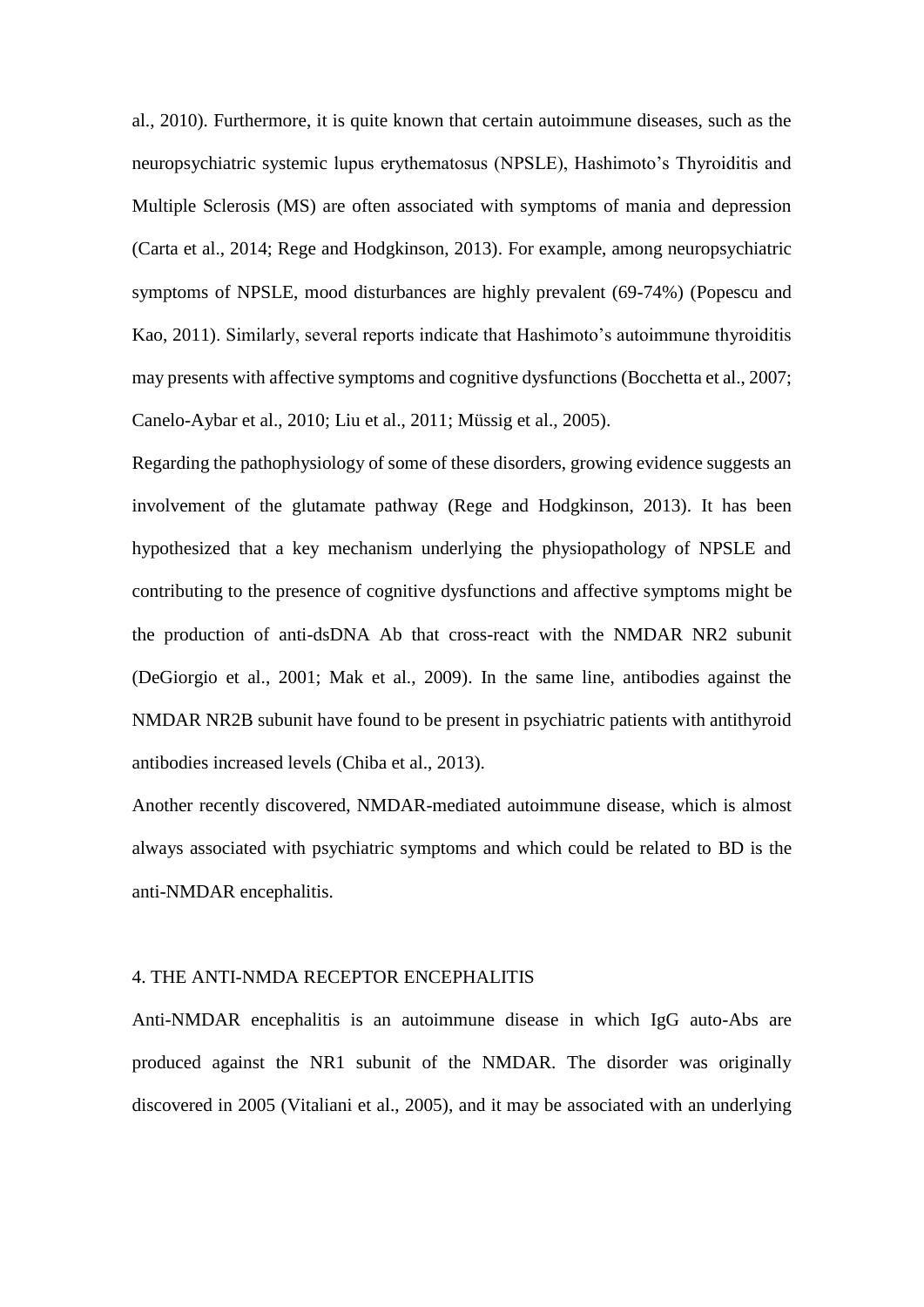tumor, usually a teratoma, whose frequency depends from several factors, including age, sex, and gender (Florance et al., 2009; Titulaer et al., 2013a).

Anti-NMDAR encephalitis predominates in young adults and children (Dalmau et al., 2008; Irani et al., 2010; Titulaer et al., 2013a; Viaccoz et al., 2014). In young adults, females are more frequently affected than males (4:1 ratio). Although the incidence of anti-NMDAR encephalitis is still unknown, epidemiological studies suggest that this syndrome is the most common cause of autoimmune encephalitis after acute demyelinating encephalomyelitis (ADEM) (Gable et al., 2012; Granerod et al., 2010). As the onset of anti-NMDAR encephalitis commonly occurs with psychiatric symptoms, the scientific interest of psychiatry for this disease has grown during the last years (Chapman and Vause, 2011; Kayser et al., 2010).

#### **4.1. The role of Autoantibodies in the Anti-NMDA Receptors Encephalitis**

The pathogenesis underlying anti-NMDAR encephalitis is quite well studied. In vitro studies with cultures of dissociated rat hippocampal neurons show that patients' auto-abs bind to the receptors and produce a highly selective decrease of the density of receptors at synaptic and extrasynaptic sites accompanied by a decrease of NMDAR-mediated synaptic currents. These effects result from Ab-mediated cross-linking of the receptors and subsequent internalization. The effects are reversible upon removing the Abs from the media (Hughes et al., 2010; Mikasova et al., 2012). A similar decrease of the density of NMDAR has been demonstrated in the brain of autopsied patients (Hughes et al., 2010). Similar Ab-mediated effects have been demonstrated in an animal model in which the cerebroventricular infusion of patients' Abs to mice resulted in a dramatic decrease NMDAR levels accompanied by memory loss and anhedonic and depressive behaviours. In this model, the behavioral effects progressively reversed after stopping the infusion of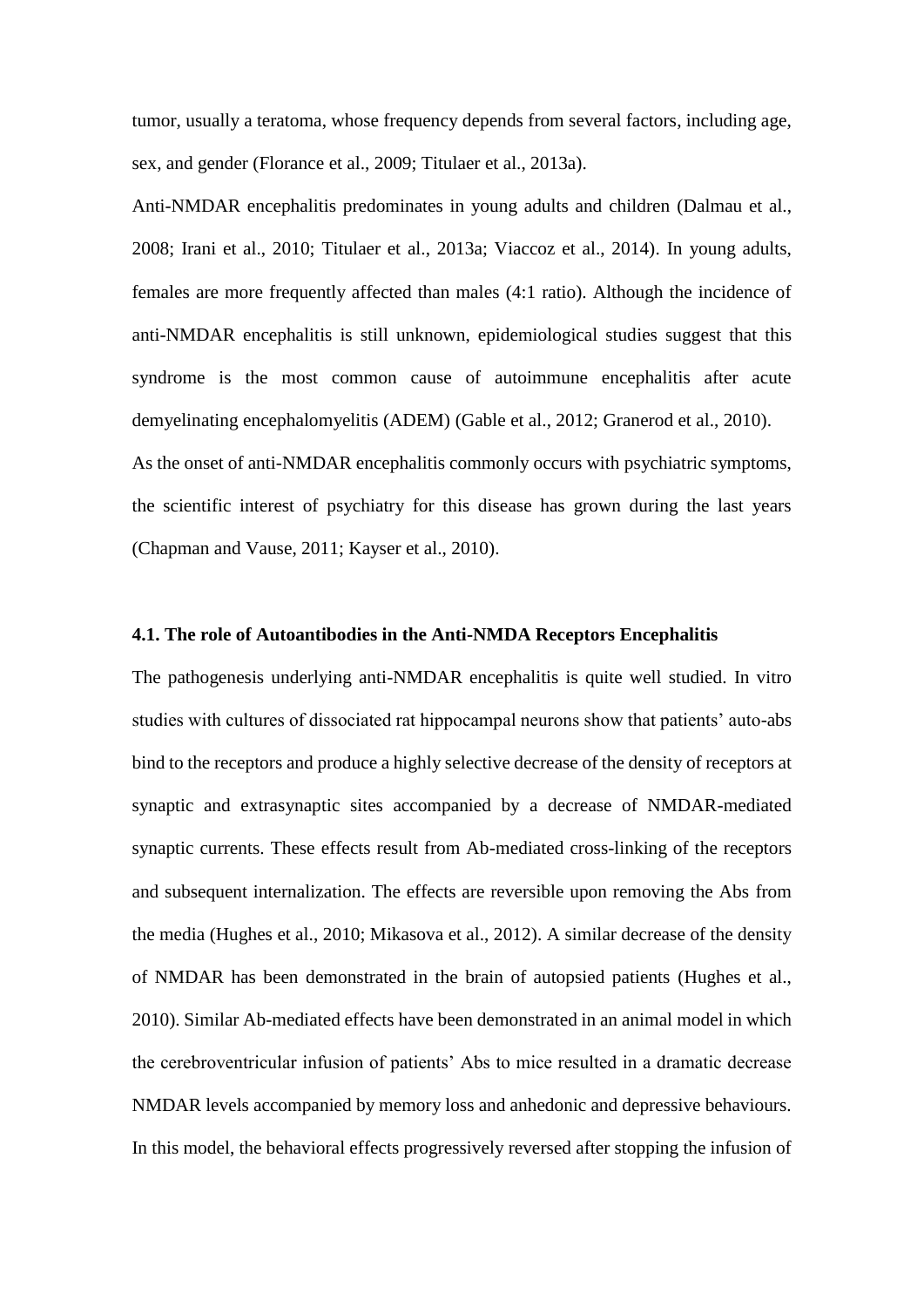patients' Abs and this clinical improvement was accompanied by restoration of the levels of NMDAR (Planagumà et al., 2014). In vitro studies showed that, in order to compensate the effects of patients' antibodies, neurons engage homeostatic synaptic plasticity mechanisms consisting in a decrease of inhibitory synaptic transmission into excitatory hippocampal neurons (Moscato et al., 2014).

The mechanism that triggers the auto-Ab production is not completely understood. Teratoma tissues removed from patients affected by anti-NMDAR encephalitis show atypical nervous tissue with the presence of ectopic NMDAR, which could trigger an autoimmune reaction. However, many patients do not have an underlying teratoma (Titulaer et al., 2013a). An alternative hypothesis is the induction of an autoimmune process triggered by a previous infection, such as a viral exposure. Recently, several studies have suggested a link between herpes simplex virus and anti-NMDAR encephalitis (Armangue et al., 2014; Titulaer et al., 2014).

#### **4.2. Clinical Presentation**

The progression of the disease is highly predictable (Titulaer et al., 2013a). Patients often have a prodromal syndrome resembling a viral process, followed a few days later by prominent psychiatric symptoms, characterized by emotional changes, behavioural disturbances, fear, cognitive impairment, attention and memory problems, mood disturbances (both depression and mania) and psychosis with delusional thoughts and hallucinations. These symptoms are usually followed by abnormal movements (orofacial dyskinesias, limb and trunk dyskinesias, choreoathetosis, balismus, dystonic postures, rigidity, or opisthotonos), decreased level of consciousness, variable levels of autonomic instability (hyperthermia, fluctuations of the blood pressure, tachycardia, bradycardia, sialorrhea), and sometimes central hypoventilation. Insomnia is very frequent at early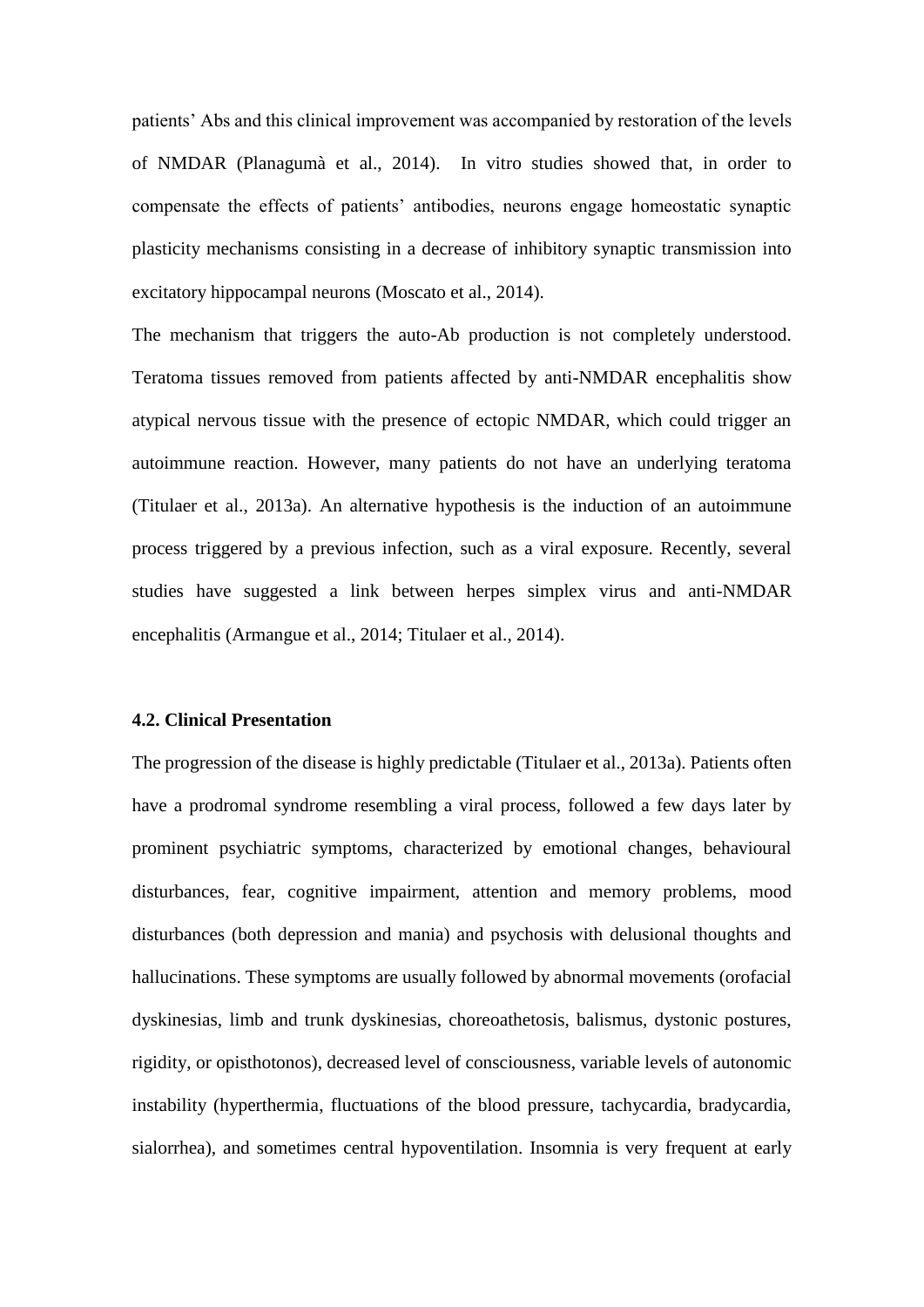stages of the disease. Seizures may occur at any time during the development of the syndrome. In children, the initial symptom presentation is often characterized by seizures or abnormal movements, which are usually followed by a similar constellation of symptoms as in the adults.

#### **4.3. Diagnosis**

An early clinical diagnosis of anti-NMDAR encephalitis can be challenging since at this stage symptoms are non-specific. As mentioned previously, psychiatric symptoms may constitute the initial presentation of the disease, thus leading to a misdiagnosis of having a primary psychiatric disorder.

Magnetic resonance is unremarkable in 60% of patients, while the remainder shows T2 or FLAIR hyperintensity in non-specific regions (Titulaer et al., 2013a). The EEG is usually abnormal, exhibiting non-specific slow disorganized activity, sometimes interspersed with seizure patterns (Dalmau et al., 2008). In 30% of the patients the EEG shows a highly characteristic pattern named "extreme delta brush" (Schmitt et al., 2012). For these reasons, the diagnosis depends on the clinical recognition of the syndrome with subsequent confirmation of the presence of antibodies to the NR1 subunit of the NMDAR

in patient's CSF (serum can give false positive or negative results in ~15% of the cases).

#### **4.4. Treatment and Outcome**

Once the diagnosis of anti-NMDAR encephalitis is strongly suspected, the search of an underlying tumor should be initiated. The extent of this search varies according patients' age. While approximately 50% of young females have an underlying ovarian teratoma, the presence of a tumor is rare in young children and young males. In patients older than 45 years, the frequency of a tumor (rarely teratoma) is 23% (Titulaer et al., 2013a,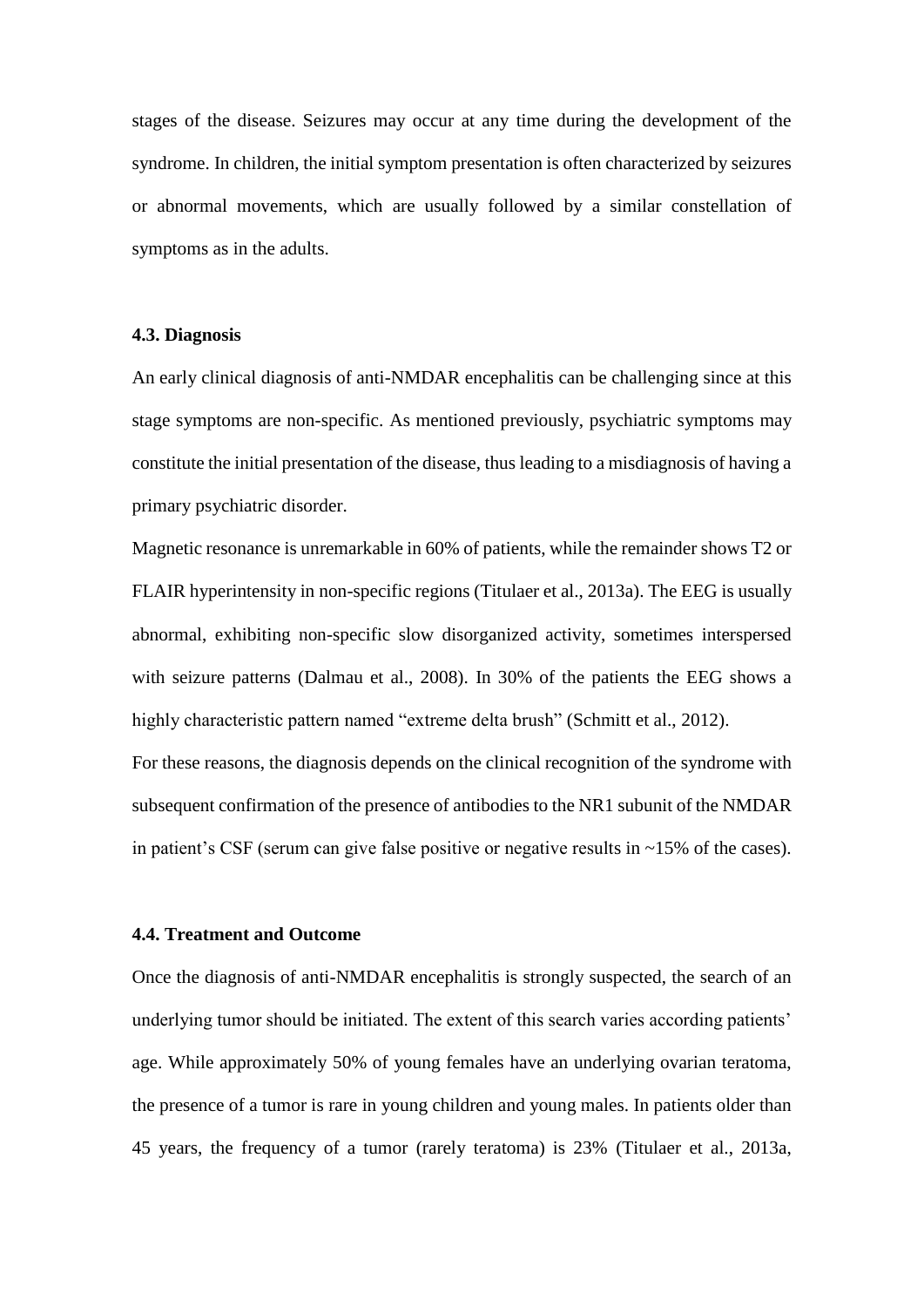2013b). In addition patients should start immunosuppressive treatment which usually includes first-line therapies such as steroids, intravenous immunoglobulins, or plasma exchange. If patients do not respond to these treatments, second line therapies include rituximab and cyclophosphamide (Titulaer et al., 2013a). Generally, it has been found that Abs levels tend to be higher in patients with poor outcome compared to those with good outcome (Gresa-Arribas et al., 2014).

Usually, patients affected by anti-NMDAR encephalitis respond well to immunotherapy, especially if it is started promptly. Overall, about 80% of the patients substantially improve or recover (Dalmau et al., 2011, 2008; Titulaer et al., 2013a). Recovery is often accompanied by a decrease in serum and CSF Abs (Gresa-Arribas et al., 2014).

## 5. THE ROLE OF ANTIBODIES AGAINST NMDA RECEPTOR IN PSYCHIATRY

As previously mentioned, the vast majority of patients affected by Anti-NMDAR encephalitis starts with psychiatric symptoms, so much that such subjects might be initially misdiagnosed as primarily psychiatric patients.

On this basis, over the last years it has been hypothesized that 1) a subset of primarily psychiatric patients, not affected by anti-NMDAR encephalitis, might have Ab against the NMDAR, and possibly they might respond to immunotherapy, or that 2) there is a subset of patients affected by anti-NMDAR encephalitis which presents, during certain periods of their illness, pure psychiatric symptoms, with no neurological symptoms (Dickerson et al., 2012; Hammer et al., 2014; Haussleiter et al., 2012; Kayser et al., 2013; Masdeu et al., 2012; Pearlman and Najjar, 2014; Pollak et al., 2014; Rhoads et al., 2011; Steiner et al., 2013; Zandi et al., 2011).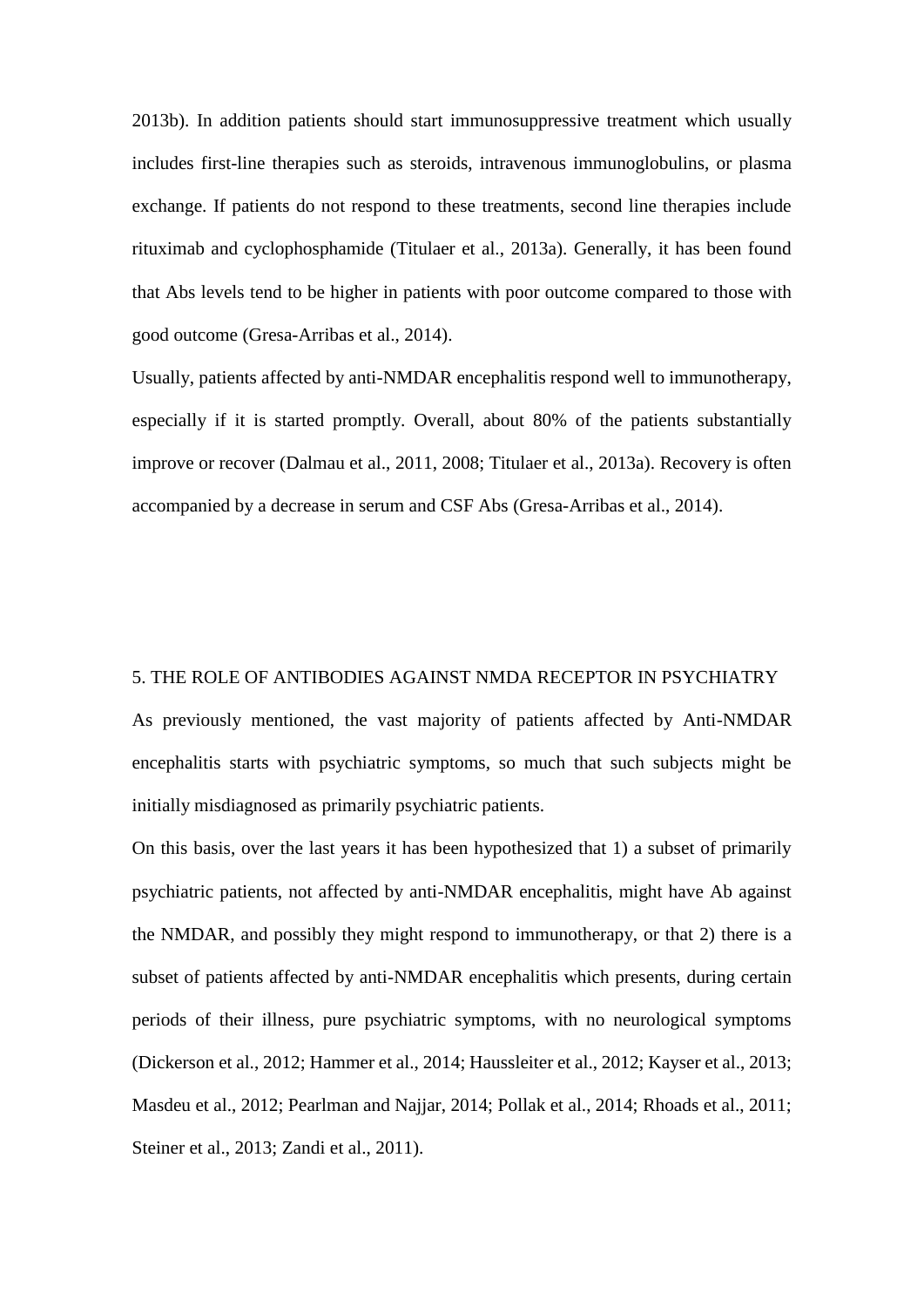In order to address the latter point, Kayser et al. (2013) have conducted a study in a cohort of 571 patients with anti-NMDAR encephalitis, with the aim of determining the frequency and type of isolated psychiatric symptoms at illness onset or during relapses. It was found that 4% of patients  $(N=23)$  had periods of illness with only psychiatric episodes, occurring in association with the presence of anti-NMDAR auto-Abs in CSF (and sometimes serum) without neurological involvement. In 5 of them, isolated psychiatric symptoms represented the onset of the disease, leading to a treatment delay that could reach 60 weeks. The remaining 18 patients experienced isolated psychiatric episodes during relapses. In patients with isolated psychiatric episodes, the clinical picture was typically dominated by psychotic symptoms with a mood component.

Regarding the first point, there is growing interest in investigating the role of serum anti-NMDAR auto-Abs in psychiatric disorders with possible pathophysiological and clinical implications of this association.

To date, few studies assessing this topic have been conducted in schizophrenia and other psychotic disorders with not remarkable results (Hammer et al., 2014; Haussleiter et al., 2012; Masdeu et al., 2012; Pollak et al., 2014; Rhoads et al., 2011; Steiner et al., 2013; Zandi et al., 2011), while little but potentially attractive evidence on the specific role of anti-NMDAR auto-Abs in BD has been recently reported (Dickerson et al., 2012).

Pollak et al. (2014) have recently published a systematic review and meta-analysis of a total of 7 studies (N=1441) aiming at investigate the prevalence of auto-Abs against the NMDAR (NR1 subunit or the heterodimer NR1/NR2) in psychotic patients (schizophrenia and related psychoses). The authors found no significant differences between cases and controls regarding the overall prevalence of any type of anti-NMDAR auto-Abs; when only IgG Ab were considered, the prevalence was significantly higher in psychotic patients compared to controls. Another recent meta-analysis on the association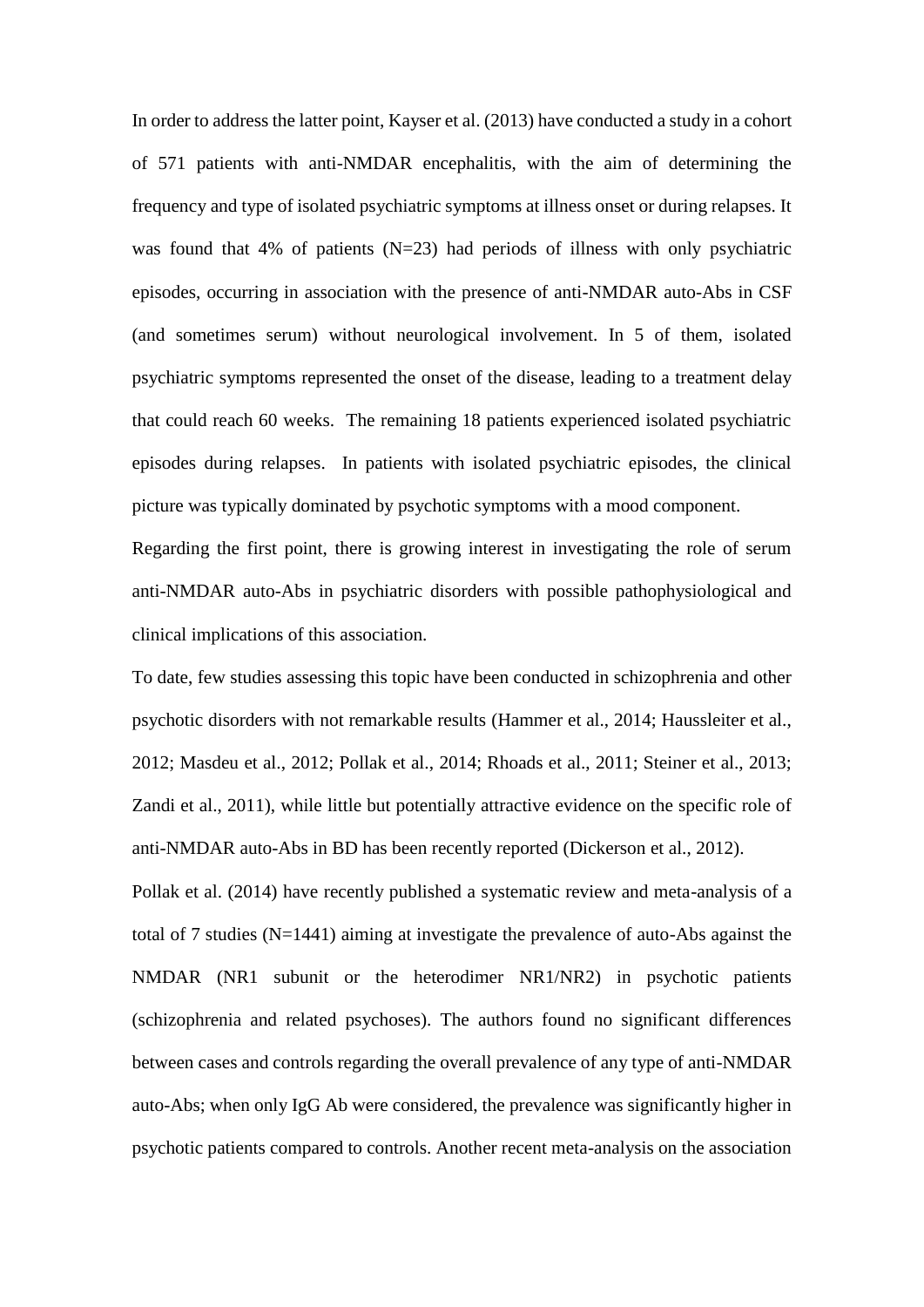between anti-NMDAR auto-Abs and different psychiatric disorders (schizophrenia, schizoaffective disorder, BD and MDD) which included a total of 9 studies (Pearlman and Najjar, 2014), found that psychiatric patients had globally a three times greater likelihood to have increased anti-NMDAR auto-Abs serum levels (IgG, IgM and IgA Ab classes, against NR1, NR1/NR2B and NR2A/NR2B subunits) compared with healthy controls, but rarely against NR1 subunit alone.

To date, despite affective symptoms are frequently reported in patients with anti-NMDAR encephalitis, there is only one relevant study on the possible role of anti-NMDAR auto-Abs in BD (Dickerson et al., 2012), in which serum levels of auto-Abs against the NR2 NMDAR subunit were measured in 60 bipolar and schizoaffective patients during a manic episode compared to 295 psychiatric controls (first psychotic episode, schizophrenic, non-manic bipolar patients) and 170 healthy controls. Measures were performed at three time points in the manic sample (at baseline, at 2-6 days from baseline, and at six months follow-up) and only at baseline in the other groups. Manic patients had significantly increased levels of auto-Abs anti NR2 subunit compared to controls at baseline and at 2-6 days from baseline, while no significant differences were found at 6-months follow-up amongst the two groups. Interestingly, within the manic sample, there was a significant decrease in Abs serum levels across the three study points.

# 6. DISCUSSION

The current research on the pathogenesis of BD seems to be increasingly more directed towards a relevant biological basis of the illness.

The available evidence suggests that inflammation and an immune dysregulation may be involved in the etiology and neuroprogression of BD (Hamdani et al., 2013; Rege and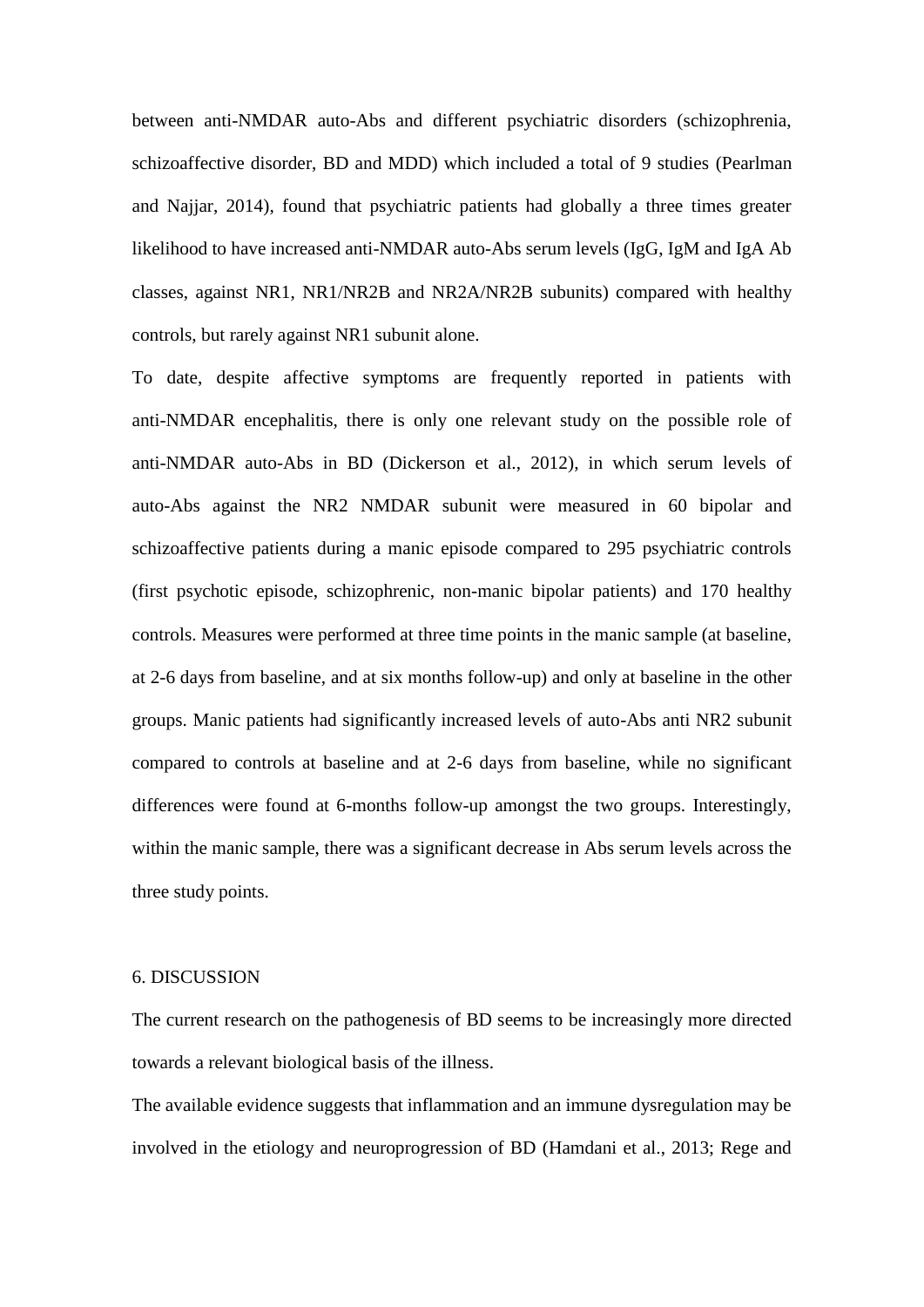Hodgkinson, 2013). In particular, a link between immune dysregulation, autoimmunity and BD has been strongly hypothesized, even if more robust data are needed to confirm these findings. As abovementioned, a comorbidity between BD and different autoimmune diseases has been found in several studies (Carta et al., 2014; Rege and Hodgkinson, 2013). These findings could support the hypothesis that BD and such diseases may share common pathophysiological pathways such as an immune-inflammatory imbalance. Actually, several studies have found increased levels of auto-Abs in BD patients compared to healthy controls (Eaton et al., 2010; Sidhom et al., 2012).

On the other hand, the available data have shown that NMDAR dysfunctions may have a relevant role in the pathophysiology of both depression and mania, thus constituting a possible new target in the treatment of BD. In this line, an interesting suggestion emerged from this overview is that an autoimmune process associated to the presence of auto-Abs against different subunits of the NMDAR could be involved somewhat in the pathogenesis of BD. While it is obvious that NMDAR encephalitis is a rare disease that starts with psychiatric symptoms but always ends up with severe neurological manifestations, and therefore its connection to BD can be labelled at most as "indirect", it is also true that the prominence of mood symptoms, the increased incidence of other autoimmune diseases, and the role of glutamate and its receptors in treatment response in affective disorders indicate that NMDAR are involved in the pathophysiology of BD. The precise mechanisms behind that association are yet to be elucidated.

To date, several studies have been published in order to evaluate the hypothesis that patients affected by primary psychoses (schizophrenia and related psychosis) may harbour anti-NMDAR auto-Abs, with no remarkable results (Hammer et al., 2014; Haussleiter et al., 2012; Masdeu et al., 2012; Pollak et al., 2014; Rhoads et al., 2011;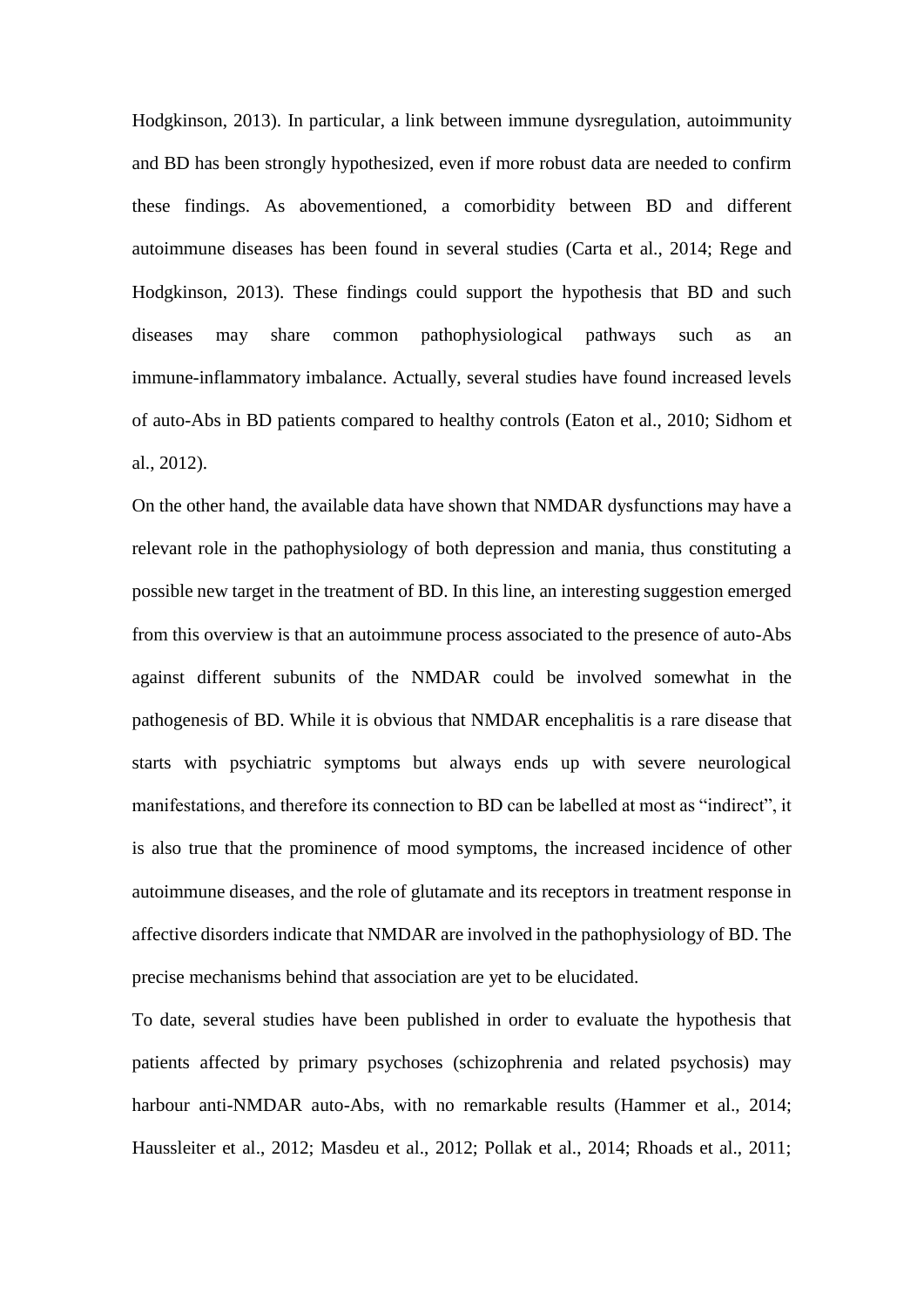Steiner et al., 2013; Zandi et al., 2011). To our knowledge, there is only one relevant study which found increased levels of auto-Abs against the NR2 NMDAR subunit in bipolar and schizoaffective patients during a manic episode compared to other psychiatric patients and healthy controls (Dickerson et al., 2012). Interestingly, in this study the levels of auto-Abs decreased across the manic episode, suggesting a possible role of anti-NMDAR auto-Abs as a state marker of acute episode, similarly to that found for BDNF (Cunha et al., 2006; Grande et al., 2014).

Actually, the interpretation of the results and the real pathogenic effect of the presence of anti-NMDAR auto-Abs in psychiatry is difficult to determine due to several limitations of the available studies, such as the lack of examination according to the immmunoglobuline subtype (IgG, IgA, IgM), the type of target antigen (NR1 or NR2) and the type of technique used to determine the antibodies (Kayser and Dalmau, 2014; Leypoldt et al., 2014). Regardless of the technique used, if the antibodies are not visible with immunocytochemistry with live neurons, the significance may range from a non-pathogenic epiphenomenon to the possibility that the primary target is not the NMDAR but a protein sharing a limited epitope sequence with the NMDAR. To date, the only NMDAR Auto-Abs that fulfils criteria of pathogenicity are those associated to anti-NMDAR encephalitis (Hughes et al., 2010; Planagumà et al., 2014)

It has been reported that the presence of anti-NMDAR auto-Abs could be related with the affective symptomatology that often accompanies different autoimmune diseases, such as NPSLE and autoimmune thyroiditis (Chiba et al., 2013; DeGiorgio et al., 2001; Mak et al., 2009). Specifically, the anti-NMDAR encephalitis may represent the paradigm of this association. It has been found that 4% of patients suffering from this disease present isolated psychiatric manifestations during their illness, with a predominance of mood symptoms (mania, depression, lability and impulsivity). Remarkably, 83% of these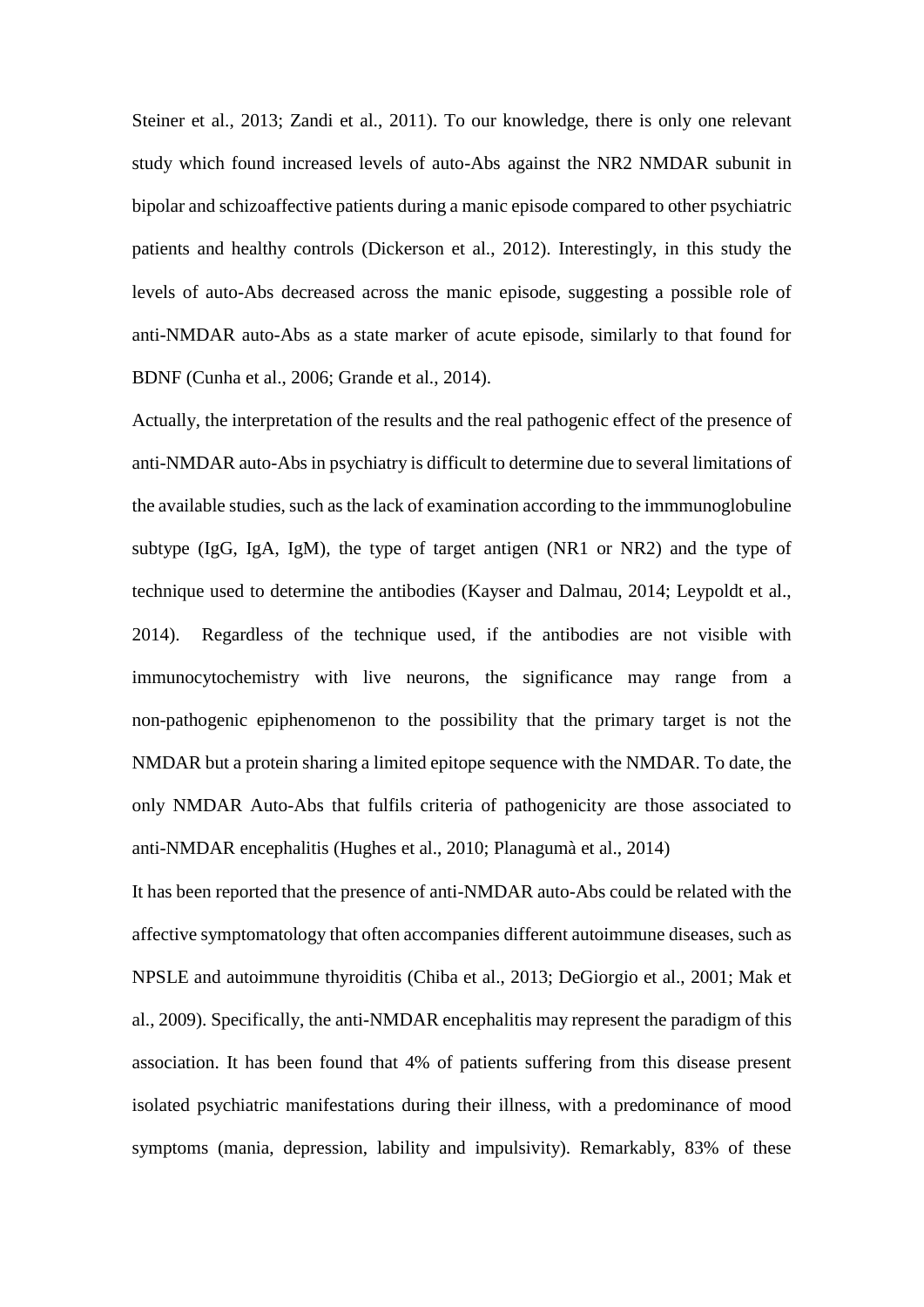patients had a full or substantial recovery from psychiatric symptoms after treatment with immunotherapy (Kayser et al., 2013).

On the basis of the above, it could be assumed that at least one subgroup of bipolar patients might reveal a primary autoimmune process as a potentially underlying pathogenetic mechanism of the illness and present increased levels of anti-NMDAR auto-Abs. An overall proposed model which illustrates the possible physiological consequences on mood of auto-Abs binding and some drugs to the receptor is shown in **Fig. 2**.

Future longitudinal studies are needed to further characterize the relationship between anti-NMDAR auto-Abs and BD in the absence of other autoimmune diseases and the potential pathophysiological, clinical and therapeutic implications of this association.

#### **Role of funding and Acknowledgements:**

This work was supported with funding from the Spanish Ministry of Economy and Competitiveness, the Centro de Investigación en Red de Salud Mental, CIBERSAM, -Instituto de Salud Carlos III – Recerca del DIUE de la Generalitat de Catalunya to the Bipolar Disorders Group (2014 SGR 398). Dr Colom is also funded by the Spanish Ministry of Economy and Competitiveness, Instituto Carlos III, through a ''Miguel Servet" postdoctoral contract (CP08/00140) and a FIS (PI 12/00910).

# **Conflicts of interest:**

Dr. León-Caballero has no conflicts of interest.

Dr. Pacchiarotti has received CME-related honoraria, or consulting fees from

ADAMED, Janssen-Cilag and Lundbeck

Dr. Murru has received CME-related honoraria, or consulting fees from ADAMED AstraZeneca, Bristol-Myers Squibb, Janssen-Cilag, Lundbeck and Otsuka.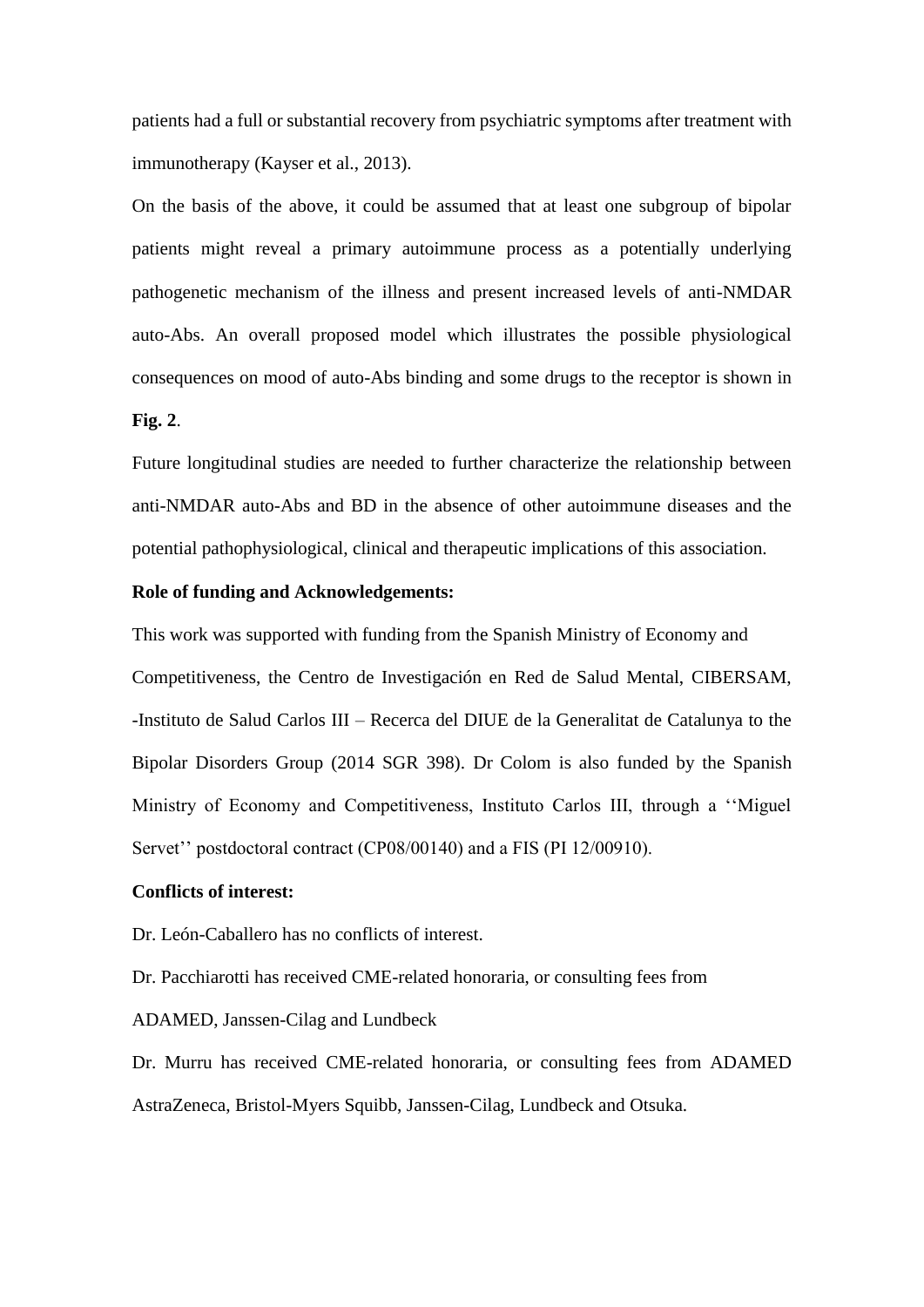Dr. Valentí has received grants from Eli Lilly & Co.; and has served as a speaker for Abbott, Bristol-Myers Squibb, GlaxoSmithKline, and Janssen-Cilag.

Dr. Colom as served as advisory or speaker for the following companies (lifetime): Adamed, Astra Zeneca, Bristol-Myers, Eli-Lilly , Glaxo-Smith-Kline, Lundbeck, MSD-Merck, Otsuka, Pfizer Inc, Rovi, Sanofi-Aventis, Shire and Tecnifar. He has received copyright fees from: Cambridge University Press, Igaku-Shoin Ltd, Solal Ed., Ars Médica, Giovani Fioriti Ed., Medipage, La Esfera de Los Libros, Morales i Torres Ed, Panamericana, Mayo Ed. & Columna

#### Barbara Benach has no conflicts of interest

Dr. Perez has been a consultant to or has received honoraria or grants from AstraZeneca, Bristol-Myers-Squibb, Janssen Cilag, Lundbeck, Merck, Otsuka, Roche, Servier and Medtronic.

Dr Dalmau receives royalties from Athena Diagnosis for a patent for the use of Ma2 as an autoantibody test and a licensing fee from Euroimmun for a patent for the use of N-methyl-D-aspartate receptor as an autoantibody test. No other disclosures were reported.

Prof. Eduard Vieta has received research grants and served as consultant, advisor or speaker for the companies: Alexza, Almirall, Astra-Zeneca, Bial, Bristol-Myers Squibb, Eli Lilly, Ferrer, Forest Research Institute, Gedeon Richter, Glaxo-Smith-Kline, Janssen-Cilag, Jazz, Lundbeck, Merck, Novartis, Otsuka, Pfizer, Roche, Sanofi-Aventis, Servier, Solvay, Shire, Takeda, United Biosource Corporation, research funding from the Spanish Ministry of Science and Innovation, the Stanley Medical Research Institute and the 7th Framework program of the European Union.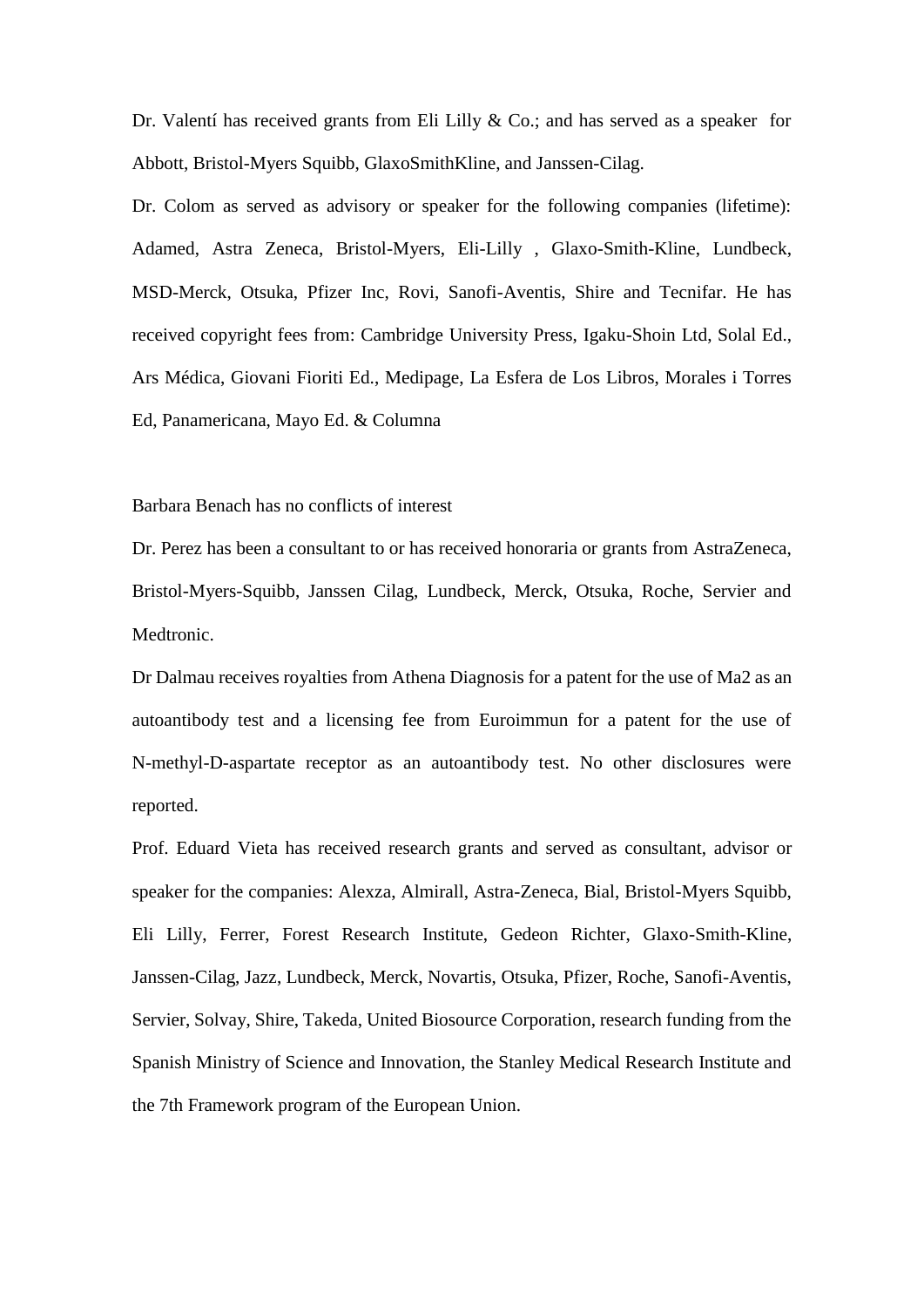#### REFERENCES

- Aan Het Rot, M., Zarate, C.A., Charney, D.S., Mathew, S.J., 2012. Ketamine for depression: where do we go from here? Biol. Psychiatry 72, 537–47. doi:10.1016/j.biopsych.2012.05.003
- Altamura, C.A., Mauri, M.C., Ferrara, A., Moro, A.R., D'Andrea, G., Zamberlan, F., 1993. Plasma and platelet excitatory amino acids in psychiatric disorders. Am. J. Psychiatry 150, 1731–3.
- Anand, A., Gunn, A.D., Barkay, G., Karne, H.S., Nurnberger, J.I., Mathew, S.J., Ghosh, S., 2012. Early antidepressant effect of memantine during augmentation of lamotrigine inadequate response in bipolar depression: a double-blind, randomized, placebo-controlled trial. Bipolar Disord. 14, 64–70. doi:10.1111/j.1399-5618.2011.00971.x
- Anwyl, R., 1999. Metabotropic glutamate receptors: electrophysiological properties and role in plasticity. Brain Res. Brain Res. Rev. 29, 83–120.
- Armangue, T., Leypoldt, F., Málaga, I., Raspall-Chaure, M., Marti, I., Nichter, C., Pugh, J., Vicente-Rasoamalala, M., Lafuente-Hidalgo, M., Macaya, A., Ke, M., Titulaer, M.J., Höftberger, R., Sheriff, H., Glaser, C., Dalmau, J., 2014. Herpes simplex virus encephalitis is a trigger of brain autoimmunity. Ann. Neurol. 75, 317–23. doi:10.1002/ana.24083
- Arnsten, A., Manji, H., 2008. Mania: a rational neurobiology. Future Neurol. 3, 125–131. doi:10.2217/14796708.3.2.125
- Avramopoulos, D., Lasseter, V.K., Fallin, M.D., Wolyniec, P.S., McGrath, J.A., Nestadt, G., Valle, D., Pulver, A.E., 2007. Stage II follow-up on a linkage scan for bipolar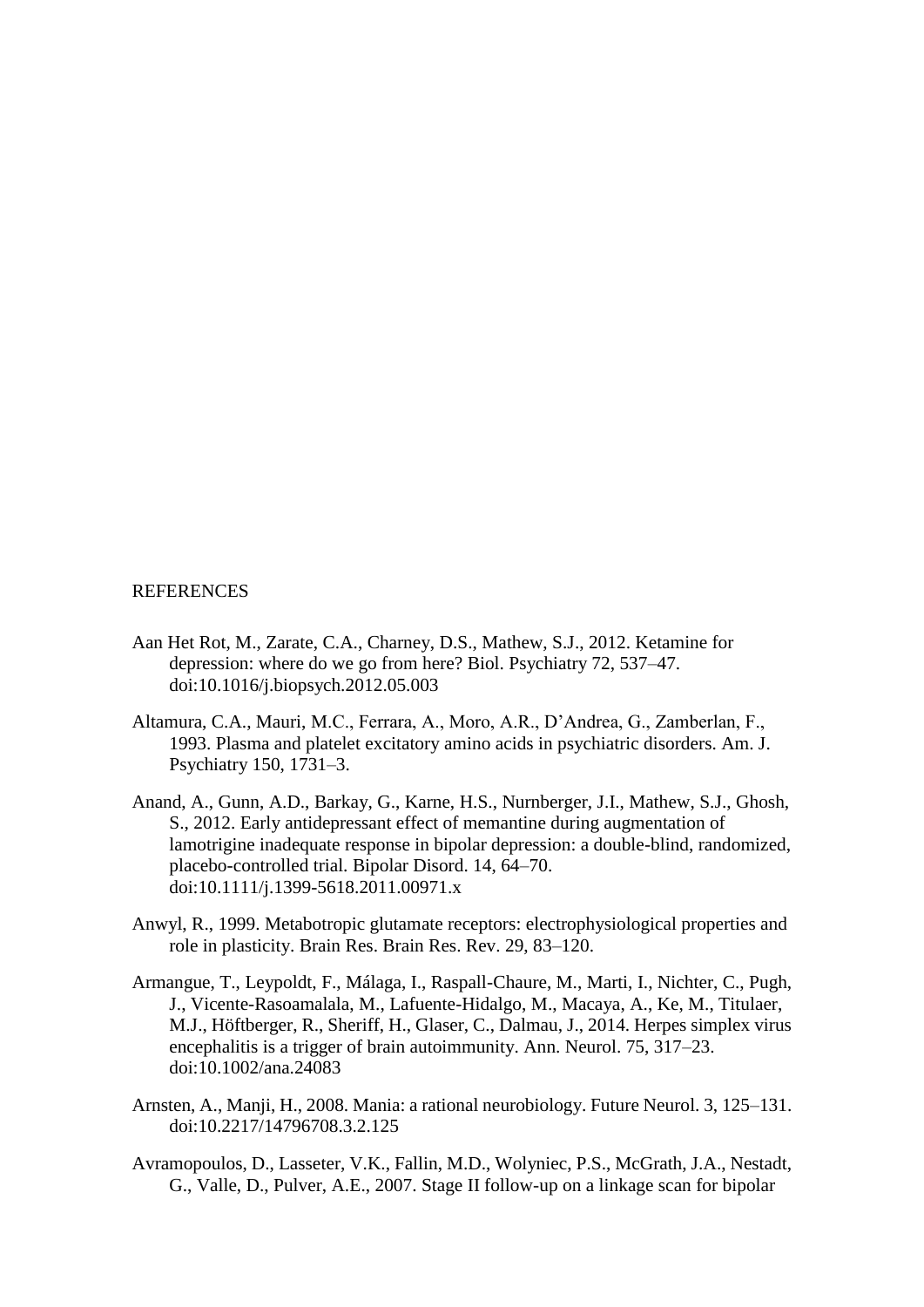disorder in the Ashkenazim provides suggestive evidence for chromosome 12p and the GRIN2B gene. Genet. Med. 9, 745–51. doi:10.1097GIM.0b013e318159a37c

- Basselin, M., Chang, L., Bell, J.M., Rapoport, S.I., 2006. Chronic lithium chloride administration attenuates brain NMDA receptor-initiated signaling via arachidonic acid in unanesthetized rats. Neuropsychopharmacology 31, 1659–74. doi:10.1038/sj.npp.1300920
- Bauer, I.E., Pascoe, M.C., Wollenhaupt-Aguiar, B., Kapczinski, F., Soares, J.C., 2014. Inflammatory mediators of cognitive impairment in bipolar disorder. J. Psychiatr. Res. 56, 18–27. doi:10.1016/j.jpsychires.2014.04.017
- Beneyto, M., Kristiansen, L. V, Oni-Orisan, A., McCullumsmith, R.E., Meador-Woodruff, J.H., 2007. Abnormal glutamate receptor expression in the medial temporal lobe in schizophrenia and mood disorders. Neuropsychopharmacology 32, 1888–902. doi:10.1038/sj.npp.1301312
- Benros, M.E., Eaton, W.W., Mortensen, P.B., 2014. The epidemiologic evidence linking autoimmune diseases and psychosis. Biol. Psychiatry 75, 300–6. doi:10.1016/j.biopsych.2013.09.023
- Benros, M.E., Waltoft, B.L., Nordentoft, M., Ostergaard, S.D., Eaton, W.W., Krogh, J., Mortensen, P.B., 2013. Autoimmune diseases and severe infections as risk factors for mood disorders: a nationwide study. JAMA psychiatry 70, 812–20. doi:10.1001/jamapsychiatry.2013.1111
- Berk, M., Kapczinski, F., Andreazza, A.C., Dean, O.M., Giorlando, F., Maes, M., Yücel, M., Gama, C.S., Dodd, S., Dean, B., Magalhães, P.V.S., Amminger, P., McGorry, P., Malhi, G.S., 2011. Pathways underlying neuroprogression in bipolar disorder: focus on inflammation, oxidative stress and neurotrophic factors. Neurosci. Biobehav. Rev. 35, 804–17. doi:10.1016/j.neubiorev.2010.10.001
- Berman, R.M., Cappiello, A., Anand, A., Oren, D.A., Heninger, G.R., Charney, D.S., Krystal, J.H., 2000. Antidepressant effects of ketamine in depressed patients. Biol. Psychiatry 47, 351–4.
- Bocchetta, A., Tamburini, G., Cavolina, P., Serra, A., Loviselli, A., Piga, M., 2007. Affective psychosis, Hashimoto's thyroiditis, and brain perfusion abnormalities: case report. Clin. Pract. Epidemiol. Ment. Health 3, 31. doi:10.1186/1745-0179-3-31
- Calabrese, B., Halpain, S., 2014. Lithium prevents aberrant NMDA-induced F-actin reorganization in neurons. Neuroreport 25, 1331–7. doi:10.1097/WNR.0000000000000268
- Canelo-Aybar, C., Loja-Oropeza, D., Cuadra-Urteaga, J., Romani-Romani, F., 2010. Hashimoto's encephalopathy presenting with neurocognitive symptoms: a case report. J. Med. Case Rep. 4, 337. doi:10.1186/1752-1947-4-337
- Carta, M.G., Moro, M.F., Lorefice, L., Trincas, G., Cocco, E., Del Giudice, E., Fenu, G., Colom, F., Marrosu, M.G., 2014. The risk of Bipolar Disorders in Multiple Sclerosis. J. Affect. Disord. 155, 255–60. doi:10.1016/j.jad.2013.11.008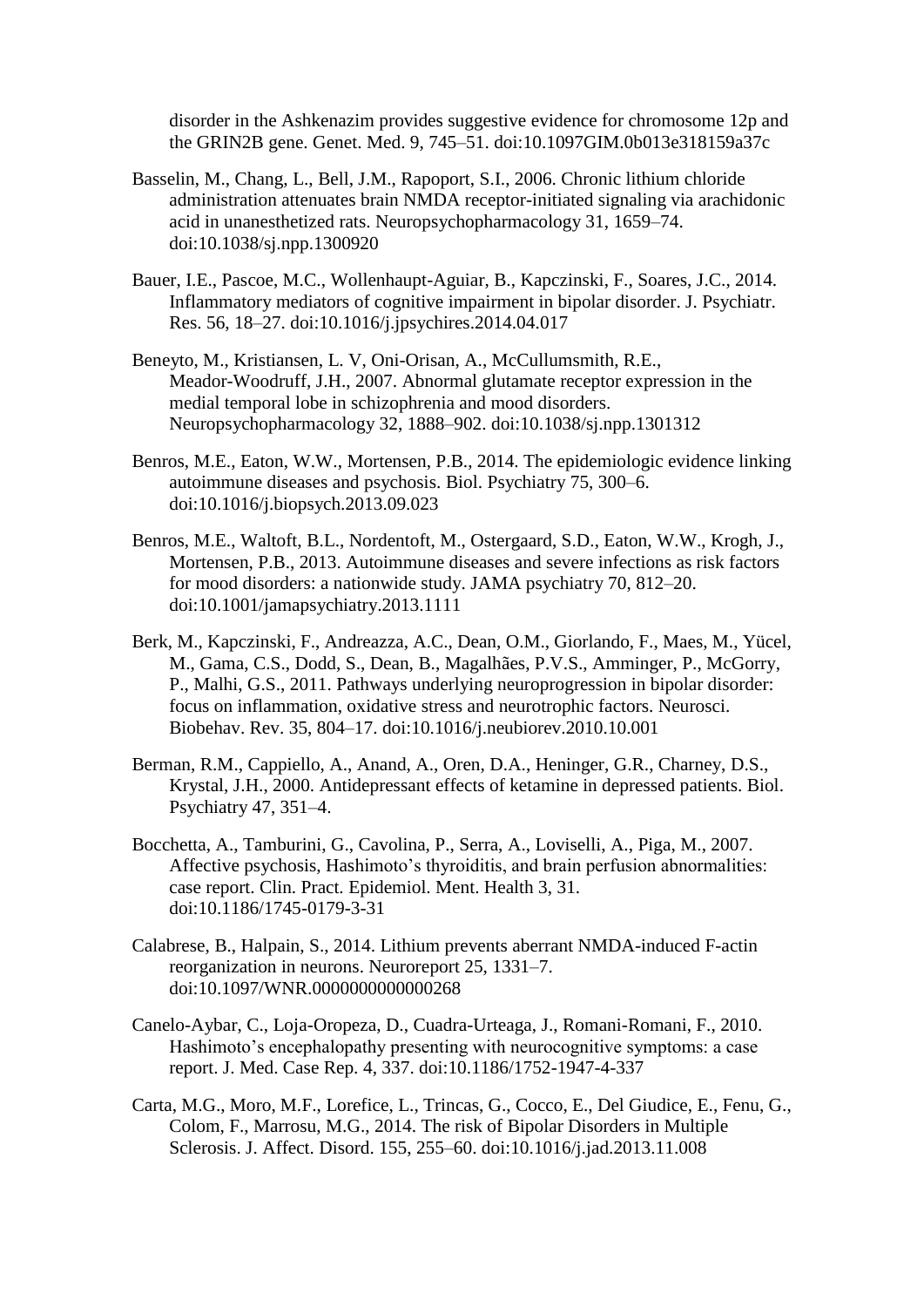- Carta, M.G., Sorbello, O., Moro, M.F., Bhat, K.M., Demelia, E., Serra, A., Mura, G., Sancassiani, F., Piga, M., Demelia, L., 2012. Bipolar disorders and Wilson's disease. BMC Psychiatry 12, 52. doi:10.1186/1471-244X-12-52
- Castillo, M., Kwock, L., Courvoisie, H., Hooper, S.R., 2000. Proton MR spectroscopy in children with bipolar affective disorder: preliminary observations. AJNR. Am. J. Neuroradiol. 21, 832–8.
- Catalá-López, F., Gènova-Maleras, R., Vieta, E., Tabarés-Seisdedos, R., 2013. The increasing burden of mental and neurological disorders. Eur. Neuropsychopharmacol. 23, 1337–9. doi:10.1016/j.euroneuro.2013.04.001
- Chapman, M.R., Vause, H.E., 2011. Anti-NMDA receptor encephalitis: diagnosis, psychiatric presentation, and treatment. Am. J. Psychiatry 168, 245–51. doi:10.1176/appi.ajp.2010.10020181
- Chiba, Y., Katsuse, O., Takahashi, Y., Yoneda, M., Kunii, M., Ihata, A., Ueda, A.,

Takeno, M., Togo, T., Hirayasu, Y., 2013. Anti-glutamate receptor ɛ2 antibodies in psychiatric patients with anti-thyroid autoantibodies--a prevalence study in Japan. Neurosci. Lett. 534, 217–22. doi:10.1016/j.neulet.2012.10.060

- Corlett, P.R., Honey, G.D., Krystal, J.H., Fletcher, P.C., 2011. Glutamatergic model psychoses: prediction error, learning, and inference. Neuropsychopharmacology 36, 294–315. doi:10.1038/npp.2010.163
- Cunha, A.B.M., Frey, B.N., Andreazza, A.C., Goi, J.D., Rosa, A.R., Gonçalves, C.A., Santin, A., Kapczinski, F., 2006. Serum brain-derived neurotrophic factor is decreased in bipolar disorder during depressive and manic episodes. Neurosci. Lett. 398, 215–9. doi:10.1016/j.neulet.2005.12.085
- Dager, S.R., Friedman, S.D., Parow, A., Demopulos, C., Stoll, A.L., Lyoo, I.K., Dunner, D.L., Renshaw, P.F., 2004. Brain metabolic alterations in medication-free patients with bipolar disorder. Arch. Gen. Psychiatry 61, 450–8. doi:10.1001/archpsyc.61.5.450
- Dalmau, J., Gleichman, A.J., Hughes, E.G., Rossi, J.E., Peng, X., Lai, M., Dessain, S.K., Rosenfeld, M.R., Balice-Gordon, R., Lynch, D.R., 2008. Anti-NMDA-receptor encephalitis: case series and analysis of the effects of antibodies. Lancet. Neurol. 7, 1091–8. doi:10.1016/S1474-4422(08)70224-2
- Dalmau, J., Lancaster, E., Martinez-Hernandez, E., Rosenfeld, M.R., Balice-Gordon, R., 2011. Clinical experience and laboratory investigations in patients with anti-NMDAR encephalitis. Lancet Neurol. 10, 63–74. doi:10.1016/S1474-4422(10)70253-2
- DeGiorgio, L.A., Konstantinov, K.N., Lee, S.C., Hardin, J.A., Volpe, B.T., Diamond, B., 2001. A subset of lupus anti-DNA antibodies cross-reacts with the NR2 glutamate receptor in systemic lupus erythematosus. Nat. Med. 7, 1189–93. doi:10.1038/nm1101-1189
- Diazgranados, N., Ibrahim, L., Brutsche, N.E., Newberg, A., Kronstein, P., Khalife, S., Kammerer, W.A., Quezado, Z., Luckenbaugh, D.A., Salvadore, G., Machado-Vieira, R., Manji, H.K., Zarate, C.A., 2010. A randomized add-on trial of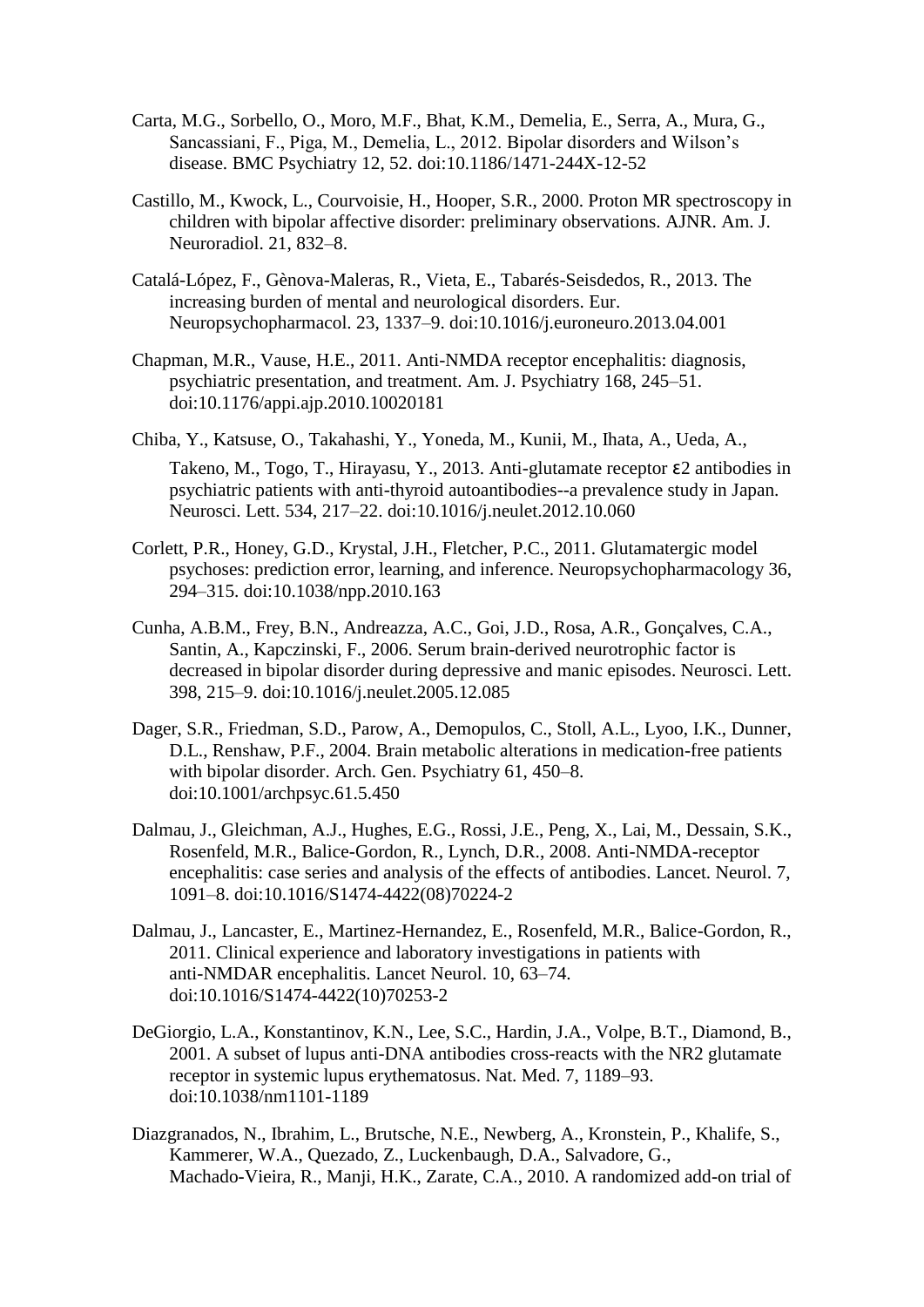an N-methyl-D-aspartate antagonist in treatment-resistant bipolar depression. Arch. Gen. Psychiatry 67, 793–802. doi:10.1001/archgenpsychiatry.2010.90

- Dickerson, F., Stallings, C., Vaughan, C., Origoni, A., Khushalani, S., Yolken, R., 2012. Antibodies to the glutamate receptor in mania. Bipolar Disord. 14, 547–53. doi:10.1111/j.1399-5618.2012.01028.x
- Duman, R.S., Li, N., Liu, R.-J., Duric, V., Aghajanian, G., 2012. Signaling pathways underlying the rapid antidepressant actions of ketamine. Neuropharmacology 62, 35–41. doi:10.1016/j.neuropharm.2011.08.044
- Eaton, W.W., Pedersen, M.G., Nielsen, P.R., Mortensen, P.B., 2010. Autoimmune diseases, bipolar disorder, and non-affective psychosis. Bipolar Disord. 12, 638–46. doi:10.1111/j.1399-5618.2010.00853.x
- Fagiolini, A., Forgione, R., Maccari, M., Cuomo, A., Morana, B., Dell'Osso, M.C., Pellegrini, F., Rossi, A., 2013. Prevalence, chronicity, burden and borders of bipolar disorder. J. Affect. Disord. 148, 161–9. doi:10.1016/j.jad.2013.02.001
- Florance, N.R., Davis, R.L., Lam, C., Szperka, C., Zhou, L., Ahmad, S., Campen, C.J., Moss, H., Peter, N., Gleichman, A.J., Glaser, C.A., Lynch, D.R., Rosenfeld, M.R., Dalmau, J., 2009. Anti-N-methyl-D-aspartate receptor (NMDAR) encephalitis in children and adolescents. Ann. Neurol. 66, 11–8. doi:10.1002/ana.21756
- Fountoulakis, K.N., 2012. The possible involvement of NMDA glutamate receptor in the etiopathogenesis of bipolar disorder. Curr. Pharm. Des. 18, 1605–8.
- Frye, M.A., Thomas, M.A., Yue, K., Binesh, N., Davanzo, P., Ventura, J., O'Neill, J., Guze, B., Curran, J.G., Mintz, J., 2007a. Reduced concentrations of N-acetylaspartate (NAA) and the NAA-creatine ratio in the basal ganglia in bipolar disorder: a study using 3-Tesla proton magnetic resonance spectroscopy. Psychiatry Res. 154, 259–65. doi:10.1016/j.pscychresns.2006.11.003
- Frye, M.A., Tsai, G.E., Huggins, T., Coyle, J.T., Post, R.M., 2007b. Low cerebrospinal fluid glutamate and glycine in refractory affective disorder. Biol. Psychiatry 61, 162–6. doi:10.1016/j.biopsych.2006.01.024
- Furukawa, H., Singh, S.K., Mancusso, R., Gouaux, E., 2005. Subunit arrangement and function in NMDA receptors. Nature 438, 185–92. doi:10.1038/nature04089
- Gable, M.S., Sheriff, H., Dalmau, J., Tilley, D.H., Glaser, C.A., 2012. The frequency of autoimmune N-methyl-D-aspartate receptor encephalitis surpasses that of individual viral etiologies in young individuals enrolled in the California Encephalitis Project. Clin. Infect. Dis. 54, 899–904. doi:10.1093/cid/cir1038
- Ghasemi, M., Phillips, C., Trillo, L., De Miguel, Z., Das, D., Salehi, A., 2014. The role of NMDA receptors in the pathophysiology and treatment of mood disorders. Neurosci. Biobehav. Rev. 47C, 336–358. doi:10.1016/j.neubiorev.2014.08.017
- Gitlin, M., 2006. Treatment-resistant bipolar disorder. Mol. Psychiatry 11, 227–40. doi:10.1038/sj.mp.4001793
- Grande, I., Magalhães, P. V, Chendo, I., Stertz, L., Panizutti, B., Colpo, G.D., Rosa, A.R., Gama, C.S., Kapczinski, F., Vieta, E., 2014. Staging bipolar disorder: clinical,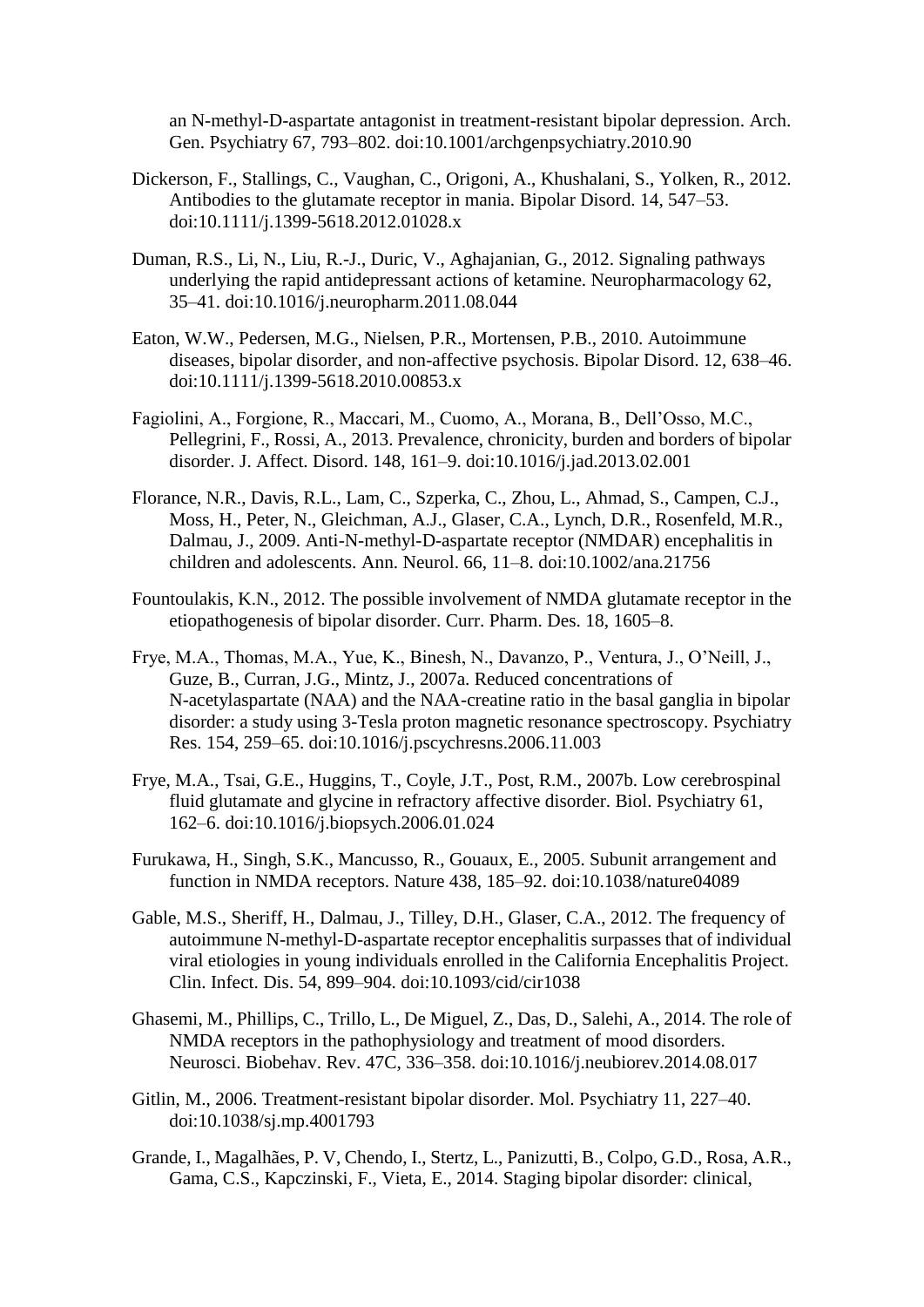biochemical, and functional correlates. Acta Psychiatr. Scand. 129, 437–44. doi:10.1111/acps.12268

- Granerod, J., Ambrose, H.E., Davies, N.W., Clewley, J.P., Walsh, A.L., Morgan, D., Cunningham, R., Zuckerman, M., Mutton, K.J., Solomon, T., Ward, K.N., Lunn, M.P., Irani, S.R., Vincent, A., Brown, D.W., Crowcroft, N.S., 2010. Causes of encephalitis and differences in their clinical presentations in England: a multicentre, population-based prospective study. Lancet. Infect. Dis. 10, 835–44. doi:10.1016/S1473-3099(10)70222-X
- Gresa-Arribas, N., Titulaer, M.J., Torrents, A., Aguilar, E., McCracken, L., Leypoldt, F., Gleichman, A.J., Balice-Gordon, R., Rosenfeld, M.R., Lynch, D., Graus, F., Dalmau, J., 2014. Antibody titres at diagnosis and during follow-up of anti-NMDA receptor encephalitis: a retrospective study. Lancet. Neurol. 13, 167–77. doi:10.1016/S1474-4422(13)70282-5
- Hahn, C.G., Friedman, E., 1999. Abnormalities in protein kinase C signaling and the pathophysiology of bipolar disorder. Bipolar Disord. 1, 81–6.
- Hamdani, N., Doukhan, R., Kurtlucan, O., Tamouza, R., Leboyer, M., 2013. Immunity, inflammation, and bipolar disorder: diagnostic and therapeutic implications. Curr. Psychiatry Rep. 15, 387. doi:10.1007/s11920-013-0387-y
- Hammer, C., Stepniak, B., Schneider, A., Papiol, S., Tantra, M., Begemann, M., Sirén, A.-L., Pardo, L.A., Sperling, S., Mohd Jofrry, S., Gurvich, A., Jensen, N., Ostmeier, K., Lühder, F., Probst, C., Martens, H., Gillis, M., Saher, G., Assogna, F., Spalletta, G., Stöcker, W., Schulz, T.F., Nave, K.-A., Ehrenreich, H., 2014. Neuropsychiatric disease relevance of circulating anti-NMDA receptor autoantibodies depends on blood-brain barrier integrity. Mol. Psychiatry 19, 1143–9. doi:10.1038/mp.2013.110
- Hashimoto, K., Sawa, A., Iyo, M., 2007. Increased levels of glutamate in brains from patients with mood disorders. Biol. Psychiatry 62, 1310–6. doi:10.1016/j.biopsych.2007.03.017
- Haussleiter, I.S., Emons, B., Schaub, M., Borowski, K., Brüne, M., Wandinger, K.-P., Juckel, G., 2012. Investigation of antibodies against synaptic proteins in a cross-sectional cohort of psychotic patients. Schizophr. Res. 140, 258–9. doi:10.1016/j.schres.2012.05.006
- Hoekstra, R., Fekkes, D., Loonen, A.J.M., Pepplinkhuizen, L., Tuinier, S., Verhoeven, W.M.A., 2006. Bipolar mania and plasma amino acids: increased levels of glycine. Eur. Neuropsychopharmacol. 16, 71–7. doi:10.1016/j.euroneuro.2005.06.003
- Huang, C.-C., Wei, I.-H., Huang, C.-L., Chen, K.-T., Tsai, M.-H., Tsai, P., Tun, R., Huang, K.-H., Chang, Y.-C., Lane, H.-Y., Tsai, G.E., 2013. Inhibition of glycine transporter-I as a novel mechanism for the treatment of depression. Biol. Psychiatry 74, 734–41. doi:10.1016/j.biopsych.2013.02.020
- Hughes, E.G., Peng, X., Gleichman, A.J., Lai, M., Zhou, L., Tsou, R., Parsons, T.D., Lynch, D.R., Dalmau, J., Balice-Gordon, R.J., 2010. Cellular and synaptic mechanisms of anti-NMDA receptor encephalitis. J. Neurosci. 30, 5866–75. doi:10.1523/JNEUROSCI.0167-10.2010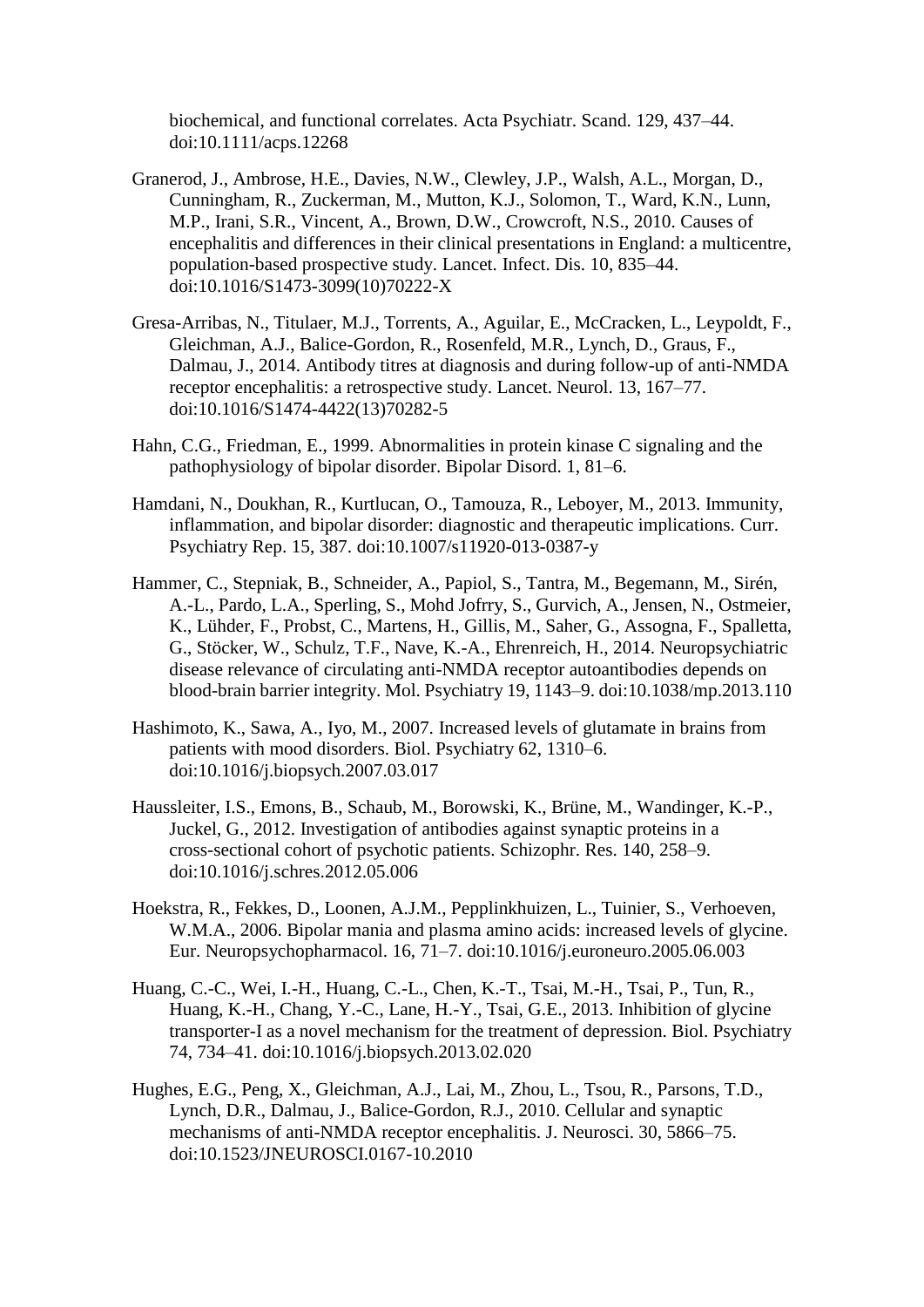- Irani, S.R., Bera, K., Waters, P., Zuliani, L., Maxwell, S., Zandi, M.S., Friese, M.A., Galea, I., Kullmann, D.M., Beeson, D., Lang, B., Bien, C.G., Vincent, A., 2010. N-methyl-D-aspartate antibody encephalitis: temporal progression of clinical and paraclinical observations in a predominantly non-paraneoplastic disorder of both sexes. Brain 133, 1655–67. doi:10.1093/brain/awq113
- Itokawa, M., Yamada, K., Iwayama-Shigeno, Y., Ishitsuka, Y., Detera-Wadleigh, S., Yoshikawa, T., 2003. Genetic analysis of a functional GRIN2A promoter (GT)n repeat in bipolar disorder pedigrees in humans. Neurosci. Lett. 345, 53–6.
- Kalia, L. V, Kalia, S.K., Salter, M.W., 2008. NMDA receptors in clinical neurology: excitatory times ahead. Lancet. Neurol. 7, 742–55. doi:10.1016/S1474-4422(08)70165-0
- Kapczinski, F., Dal-Pizzol, F., Teixeira, A.L., Magalhaes, P.V.S., Kauer-Sant'Anna, M., Klamt, F., Moreira, J.C.F., de Bittencourt Pasquali, M.A., Fries, G.R., Quevedo, J., Gama, C.S., Post, R., 2011. Peripheral biomarkers and illness activity in bipolar disorder. J. Psychiatr. Res. 45, 156–61. doi:10.1016/j.jpsychires.2010.05.015
- Kayser, M.S., Dalmau, J., 2014. Anti-NMDA receptor encephalitis, autoimmunity, and psychosis. Schizophr. Res. doi:10.1016/j.schres.2014.10.007
- Kayser, M.S., Kohler, C.G., Dalmau, J., 2010. Psychiatric manifestations of paraneoplastic disorders. Am. J. Psychiatry 167, 1039–50. doi:10.1176/appi.ajp.2010.09101547
- Kayser, M.S., Titulaer, M.J., Gresa-Arribas, N., Dalmau, J., 2013. Frequency and characteristics of isolated psychiatric episodes in anti–N-methyl-d-aspartate receptor encephalitis. JAMA Neurol. 70, 1133–9. doi:10.1001/jamaneurol.2013.3216
- Koga, M., Serritella, A. V, Messmer, M.M., Hayashi-Takagi, A., Hester, L.D., Snyder, S.H., Sawa, A., Sedlak, T.W., 2011. Glutathione is a physiologic reservoir of neuronal glutamate. Biochem. Biophys. Res. Commun. 409, 596–602. doi:10.1016/j.bbrc.2011.04.087
- Koukopoulos, A., Reginaldi, D., Serra, G., Koukopoulos, A., Sani, G., Serra, G., 2010. Antimanic and mood-stabilizing effect of memantine as an augmenting agent in treatment-resistant bipolar disorder. Bipolar Disord. 12, 348–9. doi:10.1111/j.1399-5618.2010.00803.x
- Koukopoulos, A., Serra, G., Koukopoulos, A.E., Reginaldi, D., Serra, G., 2012. The sustained mood-stabilizing effect of memantine in the management of treatment resistant bipolar disorders: findings from a 12-month naturalistic trial. J. Affect. Disord. 136, 163–6. doi:10.1016/j.jad.2011.09.040
- Leypoldt, F., Armangue, T., Dalmau, J., 2014. Autoimmune encephalopathies. Ann. N. Y. Acad. Sci. doi:10.1111/nyas.12553
- Li, F., Tsien, J.Z., 2009. Memory and the NMDA receptors. N. Engl. J. Med. 361, 302–3. doi:10.1056/NEJMcibr0902052
- Liu, C.-Y., Tseng, M.-C.M., Lin, P.-H., 2011. Encephalopathy associated with autoimmune thyroid disease (Hashimoto's thyroiditis) presenting as depression: a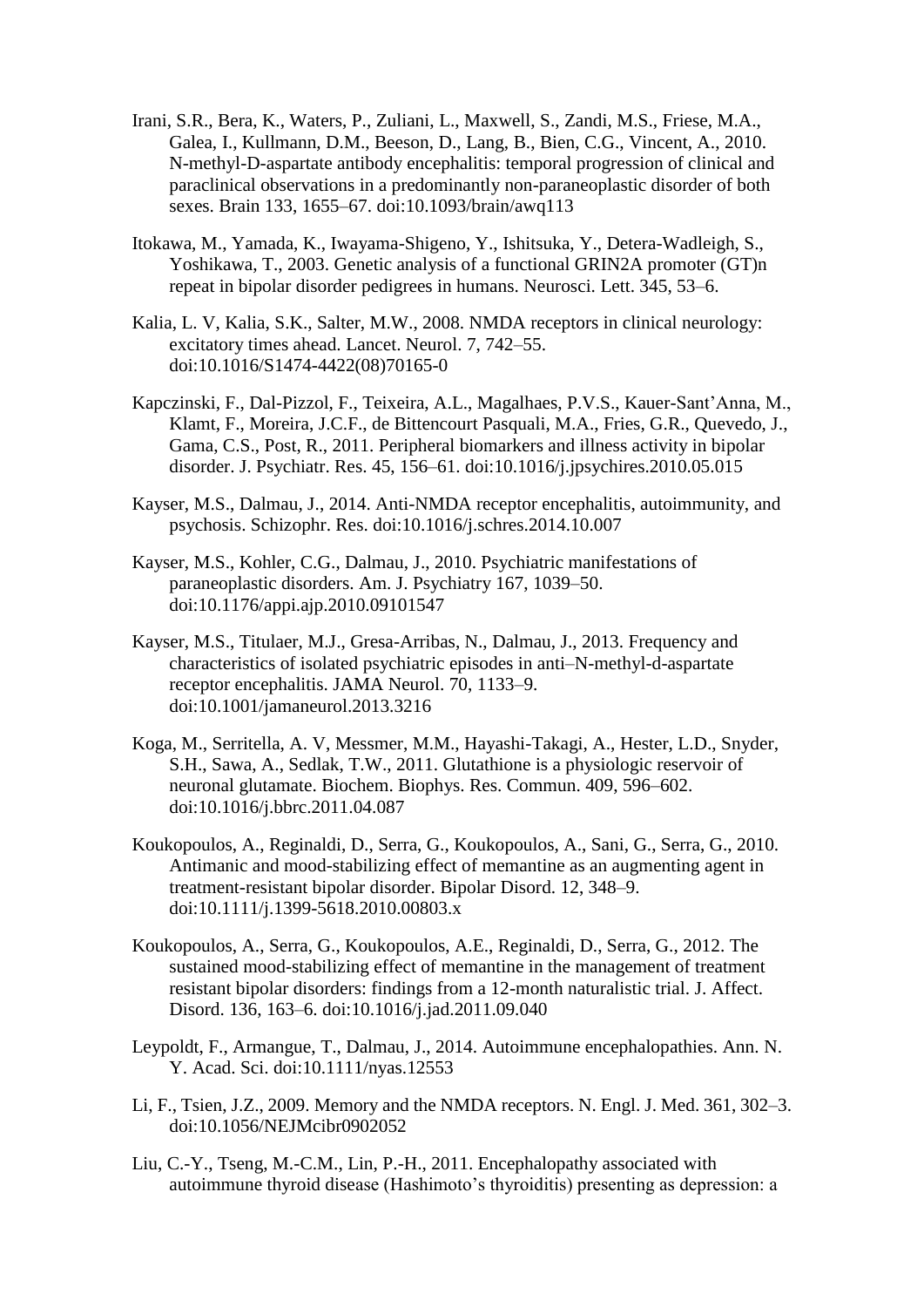case report. Gen. Hosp. Psychiatry 33, 641.e7–9. doi:10.1016/j.genhosppsych.2011.05.019

- Maeng, S., Zarate, C.A., Du, J., Schloesser, R.J., McCammon, J., Chen, G., Manji, H.K., 2008. Cellular mechanisms underlying the antidepressant effects of ketamine: role of alpha-amino-3-hydroxy-5-methylisoxazole-4-propionic acid receptors. Biol. Psychiatry 63, 349–52. doi:10.1016/j.biopsych.2007.05.028
- Mak, A., Ho, R.C.M., Lau, C.S., 2009. Clinical implications of neuropsychiatric systemic lupus erythematosus. Adv. Psychiatr. Treat. 15, 451–458. doi:10.1192/apt.bp.108.005785
- Maletic, V., Raison, C., 2014. Integrated neurobiology of bipolar disorder. Front. psychiatry 5, 98. doi:10.3389/fpsyt.2014.00098
- Masdeu, J.C., González-Pinto, A., Matute, C., Ruiz De Azúa, S., Palomino, A., De Leon, J., Berman, K.F., Dalmau, J., 2012. Serum IgG antibodies against the NR1 subunit of the NMDA receptor not detected in schizophrenia. Am. J. Psychiatry 169, 1120–1. doi:10.1176/appi.ajp.2012.12050646
- McElroy, S.L., Keck, P.E., 2014. Metabolic syndrome in bipolar disorder: a review with a focus on bipolar depression. J. Clin. Psychiatry 75, 46–61. doi:10.4088/JCP.13r08634
- Mikasova, L., De Rossi, P., Bouchet, D., Georges, F., Rogemond, V., Didelot, A., Meissirel, C., Honnorat, J., Groc, L., 2012. Disrupted surface cross-talk between NMDA and Ephrin-B2 receptors in anti-NMDA encephalitis. Brain 135, 1606–21. doi:10.1093/brain/aws092
- Monteggia, L.M., Gideons, E., Kavalali, E.T., 2013. The role of eukaryotic elongation factor 2 kinase in rapid antidepressant action of ketamine. Biol. Psychiatry 73, 1199–203. doi:10.1016/j.biopsych.2012.09.006
- Moscato, E.H., Peng, X., Jain, A., Parsons, T.D., Dalmau, J., Balice-Gordon, R.J., 2014. Acute mechanisms underlying antibody effects in anti-N-methyl-D-aspartate receptor encephalitis. Ann. Neurol. 76, 108–19. doi:10.1002/ana.24195
- Moskal, J.R., Burch, R., Burgdorf, J.S., Kroes, R.A., Stanton, P.K., Disterhoft, J.F., Leander, J.D., 2014. GLYX-13, an NMDA receptor glycine site functional partial agonist enhances cognition and produces antidepressant effects without the psychotomimetic side effects of NMDA receptor antagonists. Expert Opin. Investig. Drugs 23, 243–54. doi:10.1517/13543784.2014.852536
- Moskal, J.R., Kuo, A.G., Weiss, C., Wood, P.L., O'Connor Hanson, A., Kelso, S., Harris, R.B., Disterhoft, J.F., 2005. GLYX-13: a monoclonal antibody-derived peptide that acts as an N-methyl-D-aspartate receptor modulator. Neuropharmacology 49, 1077–87. doi:10.1016/j.neuropharm.2005.06.006
- Mundo, E., Tharmalingham, S., Neves-Pereira, M., Dalton, E.J., Macciardi, F., Parikh, S. V, Bolonna, A., Kerwin, R.W., Arranz, M.J., Makoff, A.J., Kennedy, J.L., 2003. Evidence that the N-methyl-D-aspartate subunit 1 receptor gene (GRIN1) confers susceptibility to bipolar disorder. Mol. Psychiatry 8, 241–5. doi:10.1038/sj.mp.4001218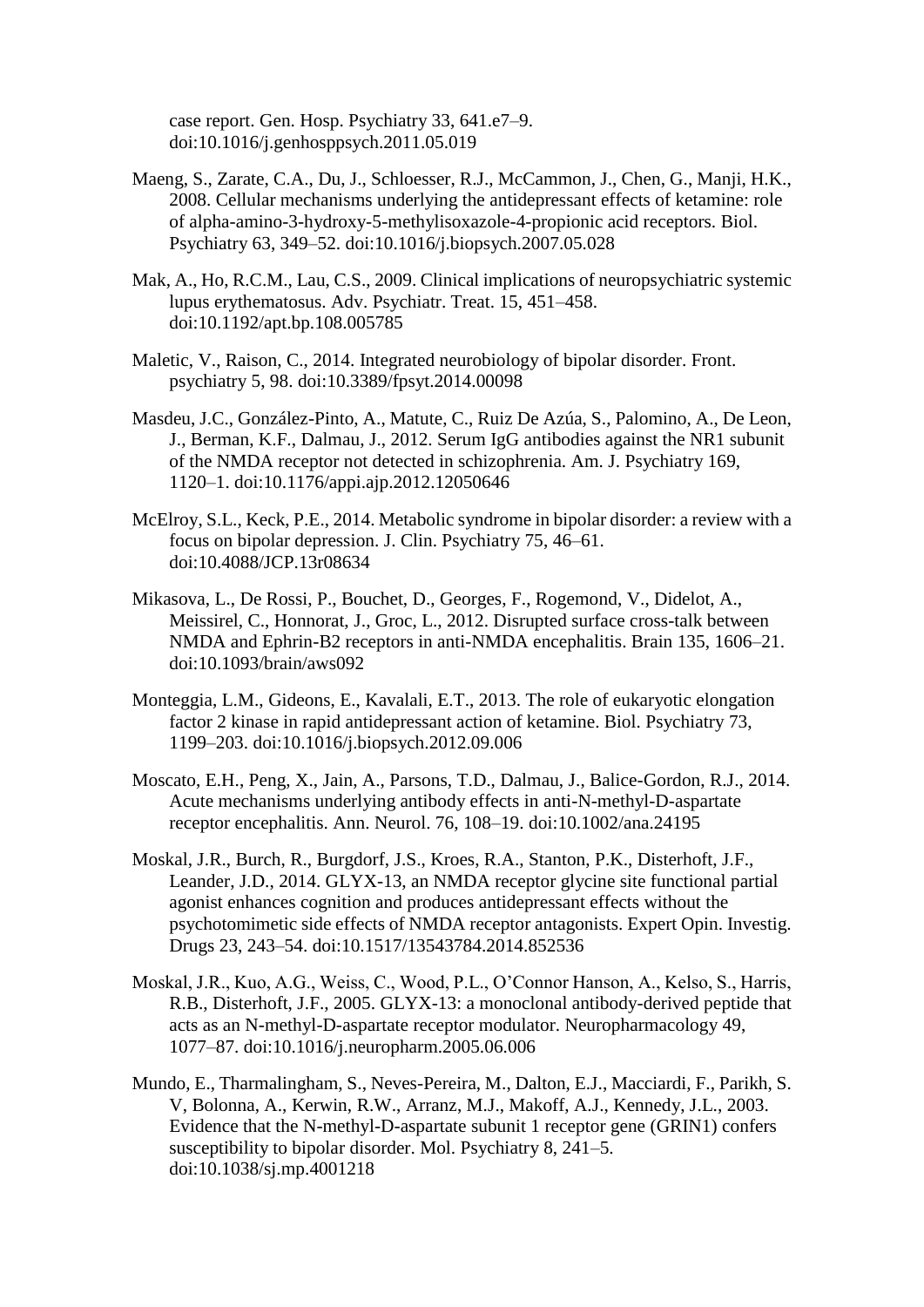- Murrough, J.W., Iosifescu, D. V, Chang, L.C., Al Jurdi, R.K., Green, C.E., Perez, A.M., Iqbal, S., Pillemer, S., Foulkes, A., Shah, A., Charney, D.S., Mathew, S.J., 2013. Antidepressant efficacy of ketamine in treatment-resistant major depression: a two-site randomized controlled trial. Am. J. Psychiatry 170, 1134–42. doi:10.1176/appi.ajp.2013.13030392
- Müssig, K., Bartels, M., Gallwitz, B., Leube, D., Häring, H.-U., Kircher, T., 2005. Hashimoto's encephalopathy presenting with bipolar affective disorder. Bipolar Disord. 7, 292–7. doi:10.1111/j.1399-5618.2005.00196.x
- Palomino, A., González-Pinto, A., Aldama, A., González-Gómez, C., Mosquera, F., González-García, G., Matute, C., 2007. Decreased levels of plasma glutamate in patients with first-episode schizophrenia and bipolar disorder. Schizophr. Res. 95, 174–8. doi:10.1016/j.schres.2007.06.012
- Park, H.J., Kang, W.S., Paik, J.W., Kim, J.W., 2012. Effect of valproic acid through regulation of NMDA receptor-ERK signaling in sleep deprivation rats. J. Mol. Neurosci. 47, 554–8. doi:10.1007/s12031-011-9673-5
- Pearlman, D.M., Najjar, S., 2014. Meta-analysis of the association between N-methyl-d-aspartate receptor antibodies and schizophrenia, schizoaffective disorder, bipolar disorder, and major depressive disorder. Schizophr. Res. 157, 249–58. doi:10.1016/j.schres.2014.05.001
- Planagumà, J., Leypoldt, F., Mannara, F., Gutiérrez-Cuesta, J., Martín-García, E., Aguilar, E., Titulaer, M.J., Petit-Pedrol, M., Jain, A., Balice-Gordon, R., Lakadamyali, M., Graus, F., Maldonado, R., Dalmau, J., 2014. Human N-methyl D-aspartate receptor antibodies alter memory and behaviour in mice. Brain 138, 94–109. doi:10.1093/brain/awu310
- Pollak, T.A., McCormack, R., Peakman, M., Nicholson, T.R., David, A.S., 2014. Prevalence of anti-N-methyl-D-aspartate (NMDA) receptor antibodies in patients with schizophrenia and related psychoses: a systematic review and meta-analysis. Psychol. Med. 44, 2475–87. doi:10.1017/S003329171300295X
- Popescu, A., Kao, A.H., 2011. Neuropsychiatric systemic lupus erythematosus. Curr. Neuropharmacol. 9, 449–57. doi:10.2174/157015911796557984
- Ramadan, E., Basselin, M., Rao, J.S., Chang, L., Chen, M., Ma, K., Rapoport, S.I., 2012. Lamotrigine blocks NMDA receptor-initiated arachidonic acid signalling in rat brain: implications for its efficacy in bipolar disorder. Int. J. Neuropsychopharmacol. 15, 931–43. doi:10.1017/S1461145711001003
- Rege, S., Hodgkinson, S.J., 2013. Immune dysregulation and autoimmunity in bipolar disorder: Synthesis of the evidence and its clinical application. Aust. N. Z. J. Psychiatry 47, 1136–51. doi:10.1177/0004867413499077
- Rhoads, J., Guirgis, H., McKnight, C., Duchemin, A.-M., 2011. Lack of anti-NMDA receptor autoantibodies in the serum of subjects with schizophrenia. Schizophr. Res. 129, 213–4. doi:10.1016/j.schres.2010.12.018
- Rosa, A.R., Singh, N., Whitaker, E., de Brito, M., Lewis, A.M., Vieta, E., Churchill, G.C., Geddes, J.R., Goodwin, G.M., 2014. Altered plasma glutathione levels in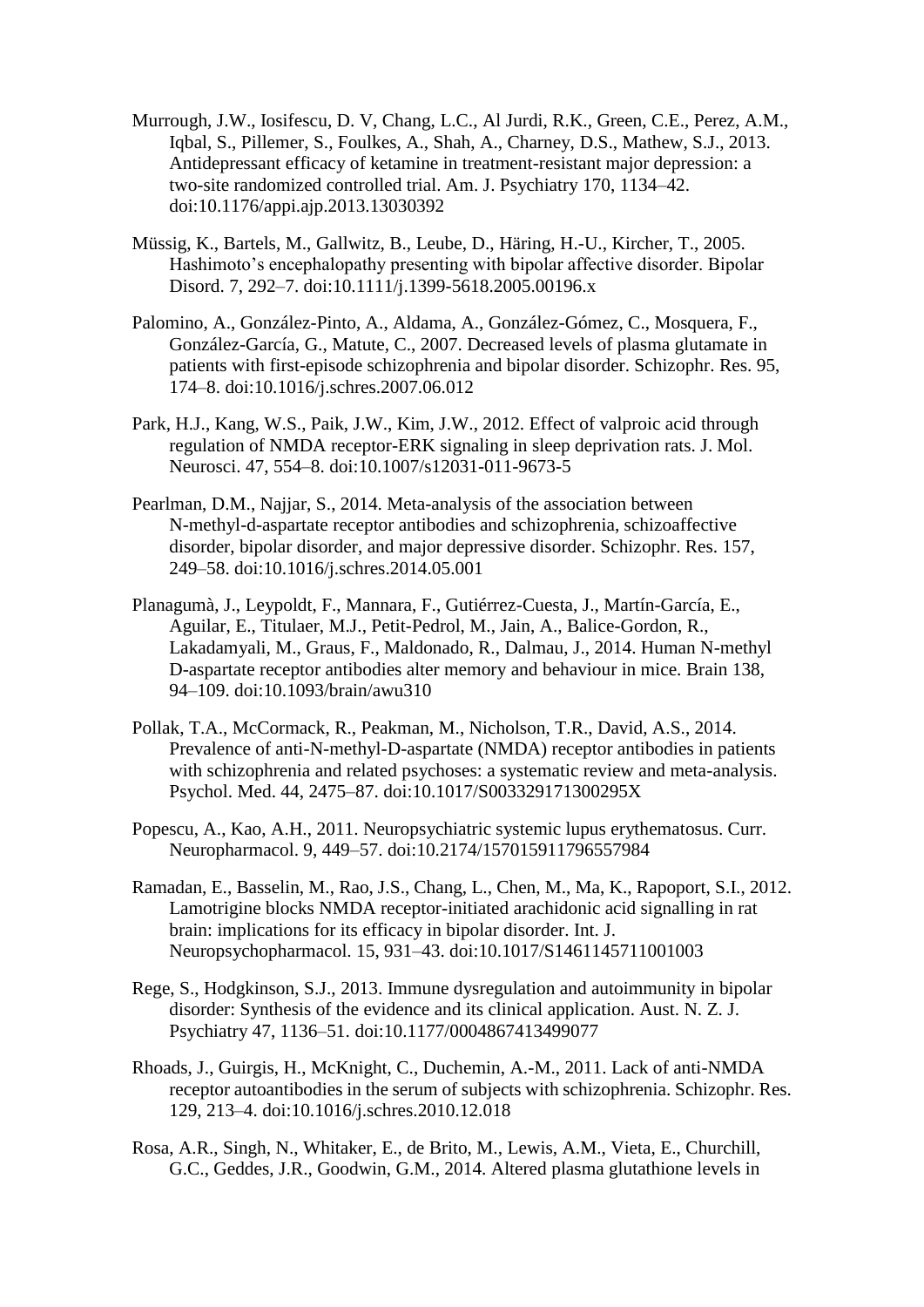bipolar disorder indicates higher oxidative stress; a possible risk factor for illness onset despite normal brain-derived neurotrophic factor (BDNF) levels. Psychol. Med. 1–10. doi:10.1017/S0033291714000014

- Rosenblatt, S., Gaull, G.E., Chanley, J.D., Rosenthal, J.S., Smith, H., Sarkozi, L., 1979. Amino acids in bipolar affective disorders: increased glycine levels in erythrocytes. Am. J. Psychiatry 136, 672–4.
- Rosenthal-Simons, A., Durrant, A.R., Heresco-Levy, U., 2013. Autoimmune-induced glutamatergic receptor dysfunctions: conceptual and psychiatric practice implications. Eur. Neuropsychopharmacol. 23, 1659–71. doi:10.1016/j.euroneuro.2013.05.008
- Rybakowski, J.K., Permoda-Osip, A., Skibinska, M., Adamski, R., Bartkowska-Sniatkowska, A., 2013. Single ketamine infusion in bipolar depression resistant to antidepressants: are neurotrophins involved? Hum. Psychopharmacol. 28, 87–90. doi:10.1002/hup.2271
- Sanacora, G., Smith, M.A., Pathak, S., Su, H.-L., Boeijinga, P.H., McCarthy, D.J., Quirk, M.C., 2014. Lanicemine: a low-trapping NMDA channel blocker produces sustained antidepressant efficacy with minimal psychotomimetic adverse effects. Mol. Psychiatry 19, 978–85. doi:10.1038/mp.2013.130
- Schmitt, S.E., Pargeon, K., Frechette, E.S., Hirsch, L.J., Dalmau, J., Friedman, D., 2012. Extreme delta brush: a unique EEG pattern in adults with anti-NMDA receptor encephalitis. Neurology 79, 1094–100. doi:10.1212/WNL.0b013e3182698cd8
- Sidhom, O., Laadhar, L., Zitouni, M., Ben Alaya, N., Rafrafi, R., Kallel-Sellami, M., Lahmar, H., El Hechmi, Z., Makni, S., 2012. Spectrum of autoantibodies in Tunisian psychiatric inpatients. Immunol. Invest. 41, 538–49. doi:10.3109/08820139.2012.685537
- Sourial-Bassillious, N., Rydelius, P.-A., Aperia, A., Aizman, O., 2009. Glutamate-mediated calcium signaling: a potential target for lithium action. Neuroscience 161, 1126–34. doi:10.1016/j.neuroscience.2009.04.013
- Steiner, J., Walter, M., Glanz, W., Sarnyai, Z., Bernstein, H.-G., Vielhaber, S., Kästner, A., Skalej, M., Jordan, W., Schiltz, K., Klingbeil, C., Wandinger, K.-P., Bogerts, B., Stoecker, W., 2013. Increased prevalence of diverse N-methyl-D-aspartate glutamate receptor antibodies in patients with an initial diagnosis of schizophrenia: specific relevance of IgG NR1a antibodies for distinction from N-methyl-D-aspartate glutamate receptor encephalitis. JAMA psychiatry 70, 271–8. doi:10.1001/2013.jamapsychiatry.86
- Stephenson, F.A., Cousins, S.L., Kenny, A. V, 2008. Assembly and forward trafficking of NMDA receptors (Review). Mol. Membr. Biol. 25, 311–20. doi:10.1080/09687680801971367
- Szabo, S.T., Machado-Vieira, R., Yuan, P., Wang, Y., Wei, Y., Falke, C., Cirelli, C., Tononi, G., Manji, H.K., Du, J., 2009. Glutamate receptors as targets of protein kinase C in the pathophysiology and treatment of animal models of mania. Neuropharmacology 56, 47–55. doi:10.1016/j.neuropharm.2008.08.015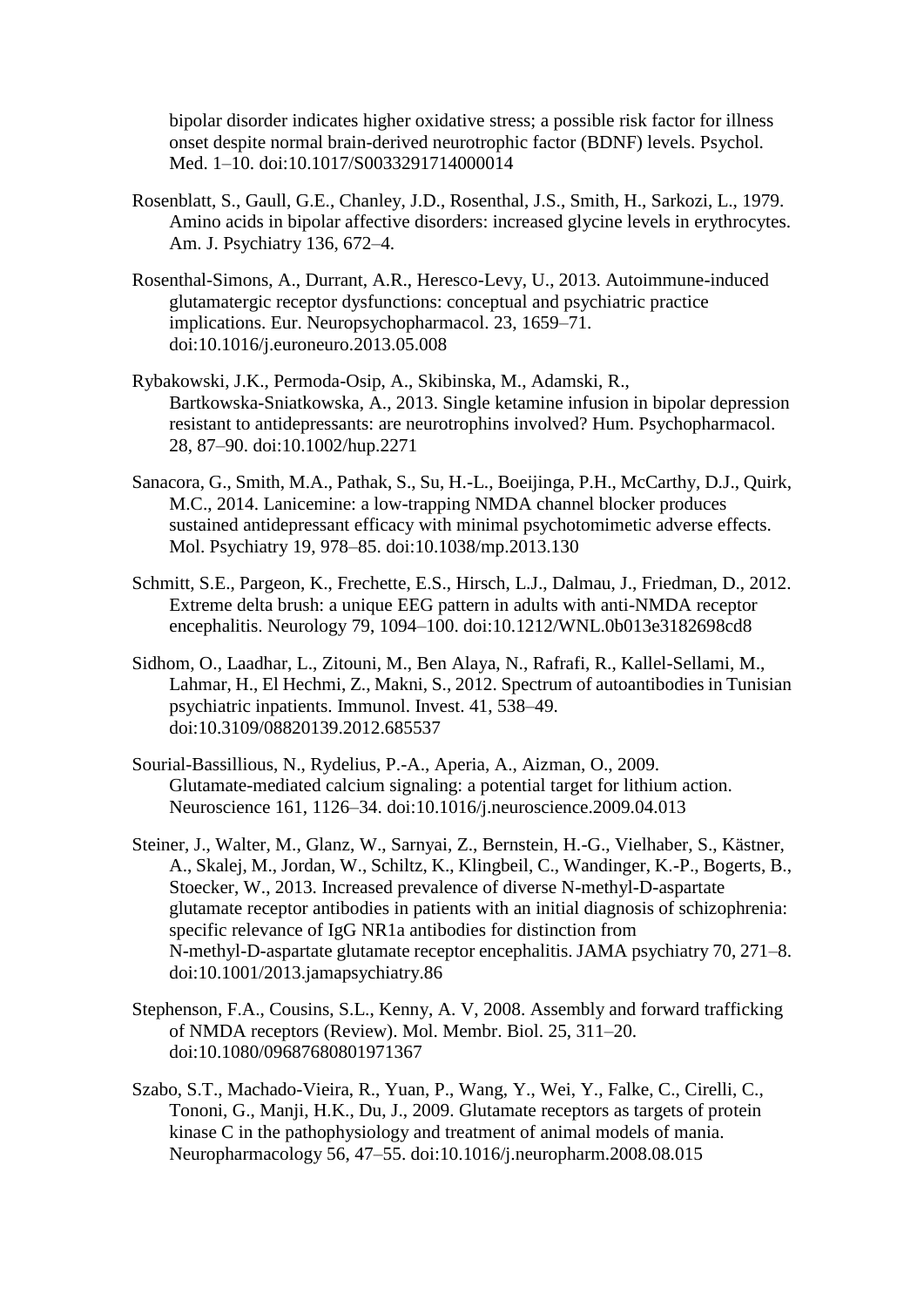- Tarazi, F.I., Baldessarini, R.J., Kula, N.S., Zhang, K., 2003. Long-term effects of olanzapine, risperidone, and quetiapine on ionotropic glutamate receptor types: implications for antipsychotic drug treatment. J. Pharmacol. Exp. Ther. 306, 1145–51. doi:10.1124/jpet.103.052597
- Teng, C.T., Demetrio, F.N., 2006. Memantine may acutely improve cognition and have a mood stabilizing effect in treatment-resistant bipolar disorder. Rev. Bras. Psiquiatr. 28, 252–4.
- Titulaer, M.J., Leypoldt, F., Dalmau, J., 2014. Antibodies to N-methyl-D-aspartate and other synaptic receptors in choreoathetosis and relapsing symptoms post-herpes virus encephalitis. Mov. Disord. 29, 3–6. doi:10.1002/mds.25716
- Titulaer, M.J., McCracken, L., Gabilondo, I., Armangué, T., Glaser, C., Iizuka, T., Honig, L.S., Benseler, S.M., Kawachi, I., Martinez-Hernandez, E., Aguilar, E., Gresa-Arribas, N., Ryan-Florance, N., Torrents, A., Saiz, A., Rosenfeld, M.R., Balice-Gordon, R., Graus, F., Dalmau, J., 2013a. Treatment and prognostic factors for long-term outcome in patients with anti-NMDA receptor encephalitis: an observational cohort study. Lancet. Neurol. 12, 157–65. doi:10.1016/S1474-4422(12)70310-1
- Titulaer, M.J., McCracken, L., Gabilondo, I., Iizuka, T., Kawachi, I., Bataller, L., Torrents, A., Rosenfeld, M.R., Balice-Gordon, R., Graus, F., Dalmau, J., 2013b. Late-onset anti-NMDA receptor encephalitis. Neurology 81, 1058–63. doi:10.1212/WNL.0b013e3182a4a49c
- Toro, C., Deakin, J.F.W., 2005. NMDA receptor subunit NRI and postsynaptic protein PSD-95 in hippocampus and orbitofrontal cortex in schizophrenia and mood disorder. Schizophr. Res. 80, 323–30. doi:10.1016/j.schres.2005.07.003
- Traynelis, S.F., Wollmuth, L.P., McBain, C.J., Menniti, F.S., Vance, K.M., Ogden, K.K., Hansen, K.B., Yuan, H., Myers, S.J., Dingledine, R., 2010. Glutamate receptor ion channels: structure, regulation, and function. Pharmacol. Rev. 62, 405–96. doi:10.1124/pr.109.002451
- Turecki, G., Grof, P., Cavazzoni, P., Duffy, A., Grof, E., Ahrens, B., Berghöfer, A., Müller-Oerlinghausen, B., Dvoráková, M., Libigerová, E., Vojtechovský, M., Zvolský, P., Joober, R., Nilsson, A., Prochazka, H., Licht, R.W., Rasmussen, N.A., Schou, M., Vestergaard, P., Holzinger, A., Schumann, C., Thau, K., Rouleau, G.A., Alda, M., 1998. Evidence for a role of phospholipase C-gamma1 in the pathogenesis of bipolar disorder. Mol. Psychiatry 3, 534–8.
- Varga, V., Jenei, Z., Janáky, R., Saransaari, P., Oja, S.S., 1997. Glutathione is an endogenous ligand of rat brain N-methyl-D-aspartate (NMDA) and 2-amino-3-hydroxy-5-methyl-4-isoxazolepropionate (AMPA) receptors. Neurochem. Res. 22, 1165–71.
- Vásquez, C.E., Riener, R., Reynolds, E., Britton, G.B., 2014. NMDA receptor dysregulation in chronic state: A possible mechanism underlying depression with BDNF downregulation. Neurochem. Int. 79C, 88–97. doi:10.1016/j.neuint.2014.09.007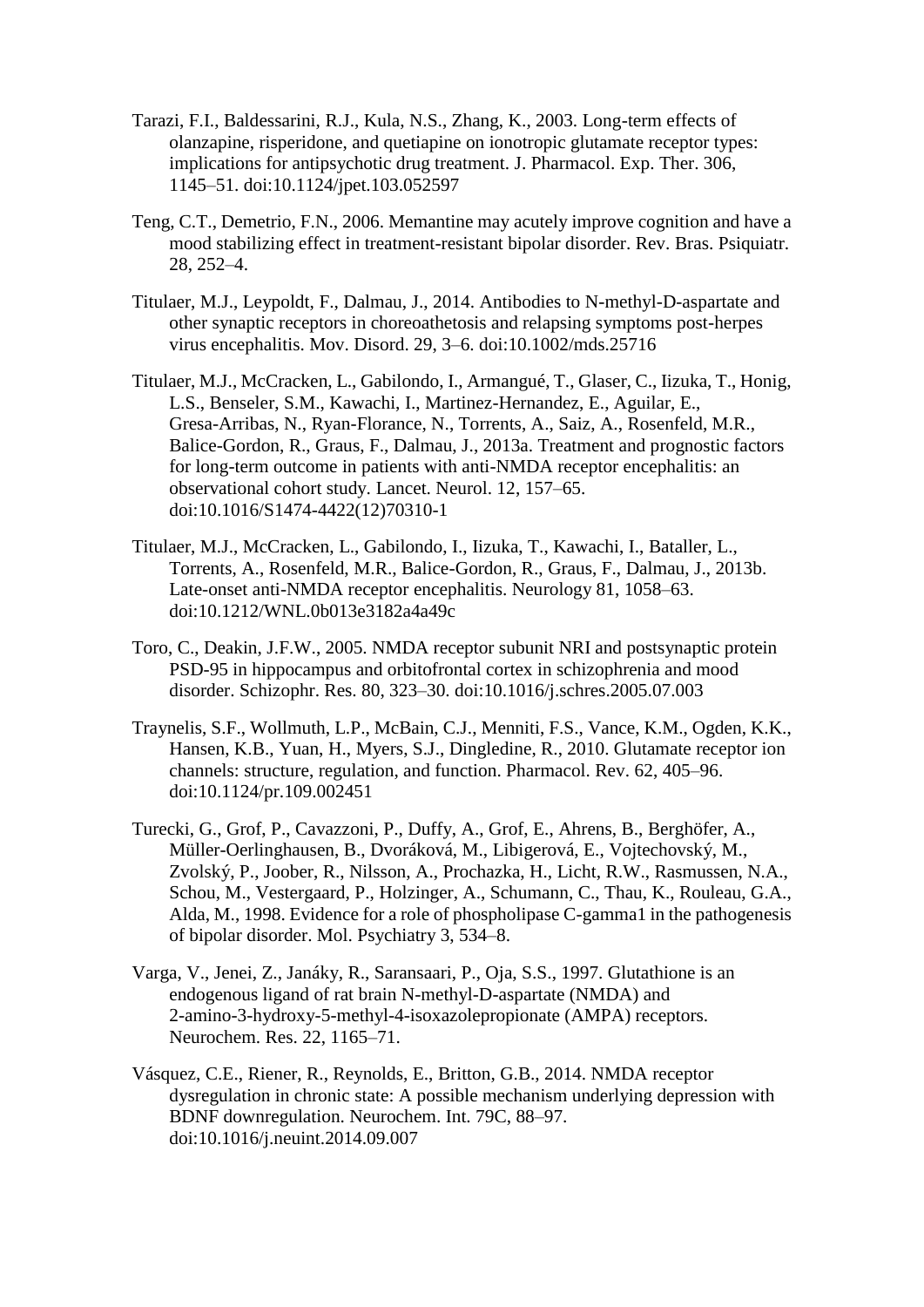- Viaccoz, A., Desestret, V., Ducray, F., Picard, G., Cavillon, G., Rogemond, V., Antoine, J.-C., Delattre, J.-Y., Honnorat, J., 2014. Clinical specificities of adult male patients with NMDA receptor antibodies encephalitis. Neurology 82, 556–63. doi:10.1212/WNL.0000000000000126
- Vieta, E., Langosch, J.M., Figueira, M.L., Souery, D., Blasco-Colmenares, E., Medina, E., Moreno-Manzanaro, M., Gonzalez, M.A., Bellivier, F., 2013. Clinical management and burden of bipolar disorder: results from a multinational longitudinal study (WAVE-bd). Int. J. Neuropsychopharmacol. 16, 1719–32. doi:10.1017/S1461145713000278
- Vieta, E., Valentí, M., 2013. Pharmacological management of bipolar depression: acute treatment, maintenance, and prophylaxis. CNS Drugs 27, 515–29. doi:10.1007/s40263-013-0073-y
- Vitaliani, R., Mason, W., Ances, B., Zwerdling, T., Jiang, Z., Dalmau, J., 2005. Paraneoplastic encephalitis, psychiatric symptoms, and hypoventilation in ovarian teratoma. Ann. Neurol. 58, 594–604. doi:10.1002/ana.20614
- Wang, H.Y., Friedman, E., 1996. Enhanced protein kinase C activity and translocation in bipolar affective disorder brains. Biol. Psychiatry 40, 568–75.
- Whiteford, H.A., Degenhardt, L., Rehm, J., Baxter, A.J., Ferrari, A.J., Erskine, H.E., Charlson, F.J., Norman, R.E., Flaxman, A.D., Johns, N., Burstein, R., Murray, C.J.L., Vos, T., 2013. Global burden of disease attributable to mental and substance use disorders: findings from the Global Burden of Disease Study 2010. Lancet 382, 1575–86. doi:10.1016/S0140-6736(13)61611-6
- Zandi, M.S., Irani, S.R., Lang, B., Waters, P., Jones, P.B., McKenna, P., Coles, A.J., Vincent, A., Lennox, B.R., 2011. Disease-relevant autoantibodies in first episode schizophrenia. J. Neurol. 258, 686–8. doi:10.1007/s00415-010-5788-9
- Zarate, C., Machado-Vieira, R., Henter, I., Ibrahim, L., Diazgranados, N., Salvadore, G., 2010. Glutamatergic modulators: the future of treating mood disorders? Harv. Rev. Psychiatry 18, 293–303. doi:10.3109/10673229.2010.511059
- Zarate, C.A., Brutsche, N.E., Ibrahim, L., Franco-Chaves, J., Diazgranados, N., Cravchik, A., Selter, J., Marquardt, C.A., Liberty, V., Luckenbaugh, D.A., 2012. Replication of ketamine's antidepressant efficacy in bipolar depression: a randomized controlled add-on trial. Biol. Psychiatry 71, 939–46. doi:10.1016/j.biopsych.2011.12.010
- Zarate, C.A., Manji, H.K., 2008. The role of AMPA receptor modulation in the treatment of neuropsychiatric diseases. Exp. Neurol. 211, 7–10. doi:10.1016/j.expneurol.2008.01.011
- Zarate, C.A., Mathews, D., Ibrahim, L., Chaves, J.F., Marquardt, C., Ukoh, I., Jolkovsky, L., Brutsche, N.E., Smith, M.A., Luckenbaugh, D.A., 2013. A randomized trial of a low-trapping nonselective N-methyl-D-aspartate channel blocker in major depression. Biol. Psychiatry 74, 257–64. doi:10.1016/j.biopsych.2012.10.019
- Zarate, C.A., Singh, J.B., Carlson, P.J., Brutsche, N.E., Ameli, R., Luckenbaugh, D.A., Charney, D.S., Manji, H.K., 2006a. A randomized trial of an N-methyl-D-aspartate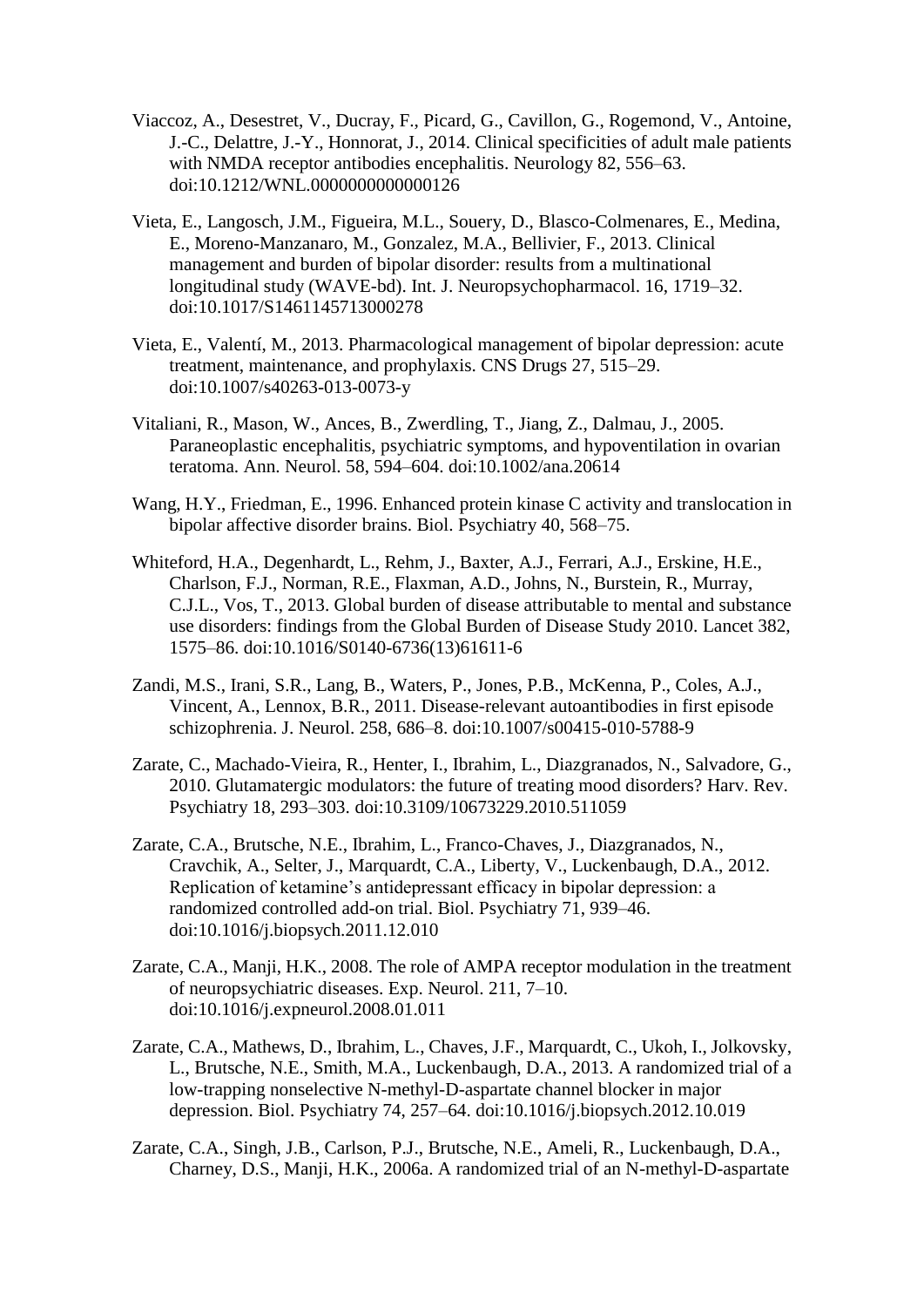antagonist in treatment-resistant major depression. Arch. Gen. Psychiatry 63, 856–64. doi:10.1001/archpsyc.63.8.856

- Zarate, C.A., Singh, J.B., Quiroz, J.A., De Jesus, G., Denicoff, K.K., Luckenbaugh, D.A., Manji, H.K., Charney, D.S., 2006b. A double-blind, placebo-controlled study of memantine in the treatment of major depression. Am. J. Psychiatry 163, 153–5. doi:10.1176/appi.ajp.163.1.153
- Zhang, H.X., Lyons-Warren, A., Thio, L.L., 2009. The glycine transport inhibitor sarcosine is an inhibitory glycine receptor agonist. Neuropharmacology 57, 551–5. doi:10.1016/j.neuropharm.2009.07.019

Figure caption

Figure 1. NMDA receptor complex and its binding sites.

# **Figure 2. An autoimmune process NMDAR-mediated has as a possible biological correlate of the pathophysiology of mood symptoms in BD and the role of pharmacotherapy**

A) The presence of Anti-NMDAR auto-Abs may cause a dysfunction of NMDAR (1), leading to an increased  $Ca^{++}$  influx (2) and consequent alterations of the signal transduction cascade with increased PKC (3) and other signal proteins activities (4,5). This mechanism could be responsible of the development of mood symptoms in BD (6). B) The rapid antidepressant effect of ketamine is apparently linked to the blockade of

NMDAR (1) and to the enhancement of the α-amino-3-hydroxy-5-methyl-4-isoxazolepropionic acid receptor (AMPAR) efficiency (2), leading to a regulation of Ca++ influx with a consequent up-regulation and increased synthesis of the Brain-Derived Neurotrophic Factor (BDNF) (3). Several "pro-manic" drugs, such as amphetamine, may act by producing an increased PKC activity (4). Lithium and valproate could act by reducing Ca++ influx secondary to NMDAR activation auto-Abs-mediated (5), and through the stabilization of PKC (lithium) and ERK (valproate) activity (6).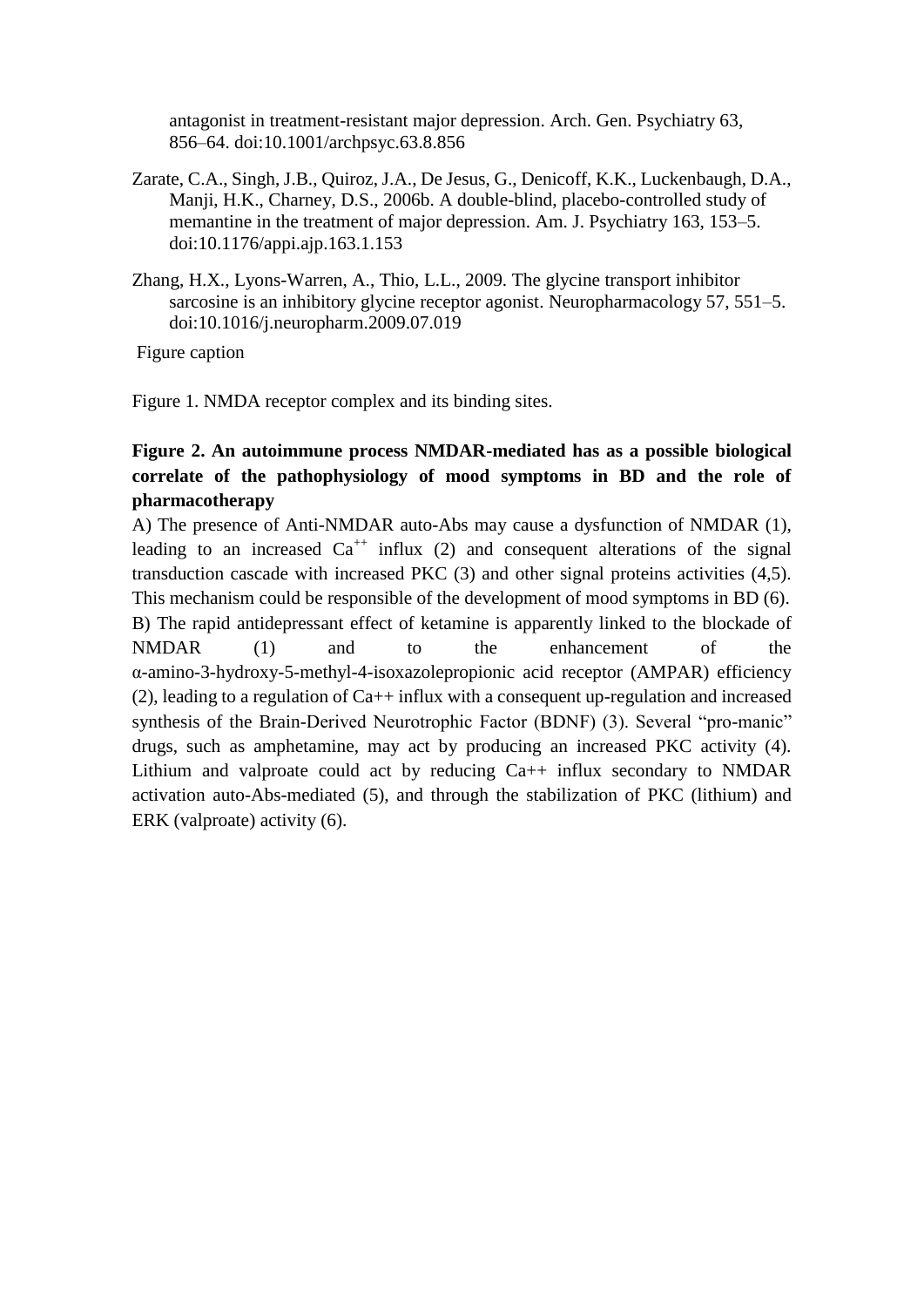

Figure 1. NMDA receptor complex and its binding sites.